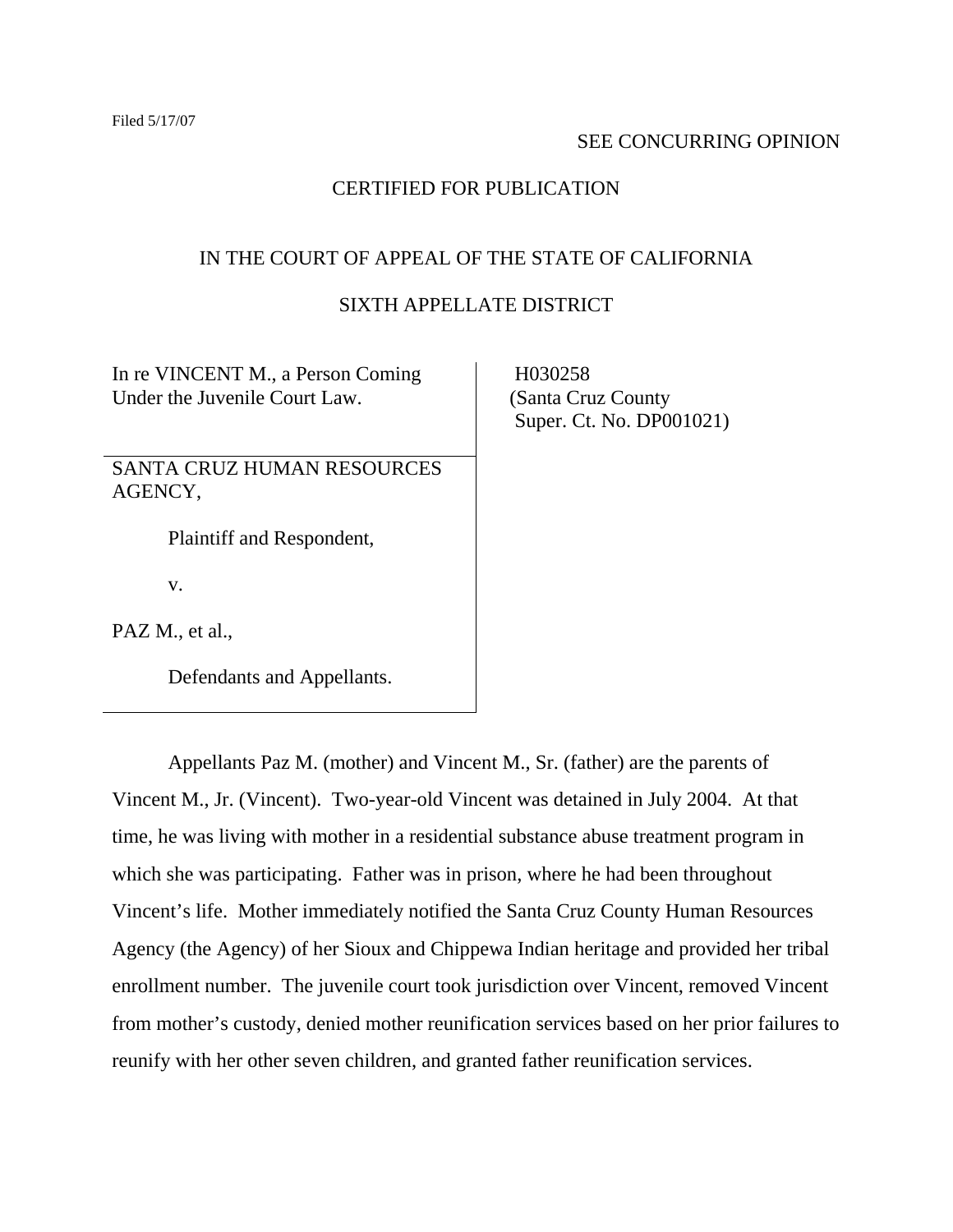Both parents appealed from the dispositional order and, among other things, attacked the adequacy of the Agency's compliance with the notice provisions of the Indian Child Welfare Act (ICWA). This court reversed the juvenile court's order solely due to lack of compliance with the ICWA's notice requirements and remanded for compliance with those requirements. After remittitur, with a Welfare and Institutions Code section<sup>1</sup> 366.26 hearing pending, new notices were sent, and no tribe indicated that Vincent was a member or eligible for membership. Subsequently, in advance of the section 366.26 hearing, the Turtle Mountain Band of Chippewa Indians (Turtle Mountain Chippewa) and the Bureau of Indian Affairs (BIA) certified that Vincent was a member of the Turtle Mountain Chippewa tribe. The tribe sought a transfer of jurisdiction to its tribal court, and it sought to intervene in the juvenile court proceedings. The juvenile court, utilizing the "existing Indian family doctrine," found that the ICWA did not apply. Without applying the substantive provisions of the ICWA, the court terminated parental rights and selected a permanent plan of adoption.

 The parents again appeal. They claim that the juvenile court erred in utilizing the "existing Indian family" doctrine to support its conclusion that the substantive provisions of the ICWA did not apply here. We conclude that the "existing Indian family" doctrine is not valid, and that the juvenile court erred in utilizing it to support its conclusion that the ICWA did not apply to Vincent. We reverse and remand for further proceedings in compliance with the ICWA's substantive requirements.

#### **I. Background**

 Mother is a long-time heroin addict. Before Vincent's birth, mother had given birth to four drug-addicted children. These children, and her other children, had been

<sup>1</sup> Subsequent statutory references are to the Welfare and Institutions Code unless otherwise specified.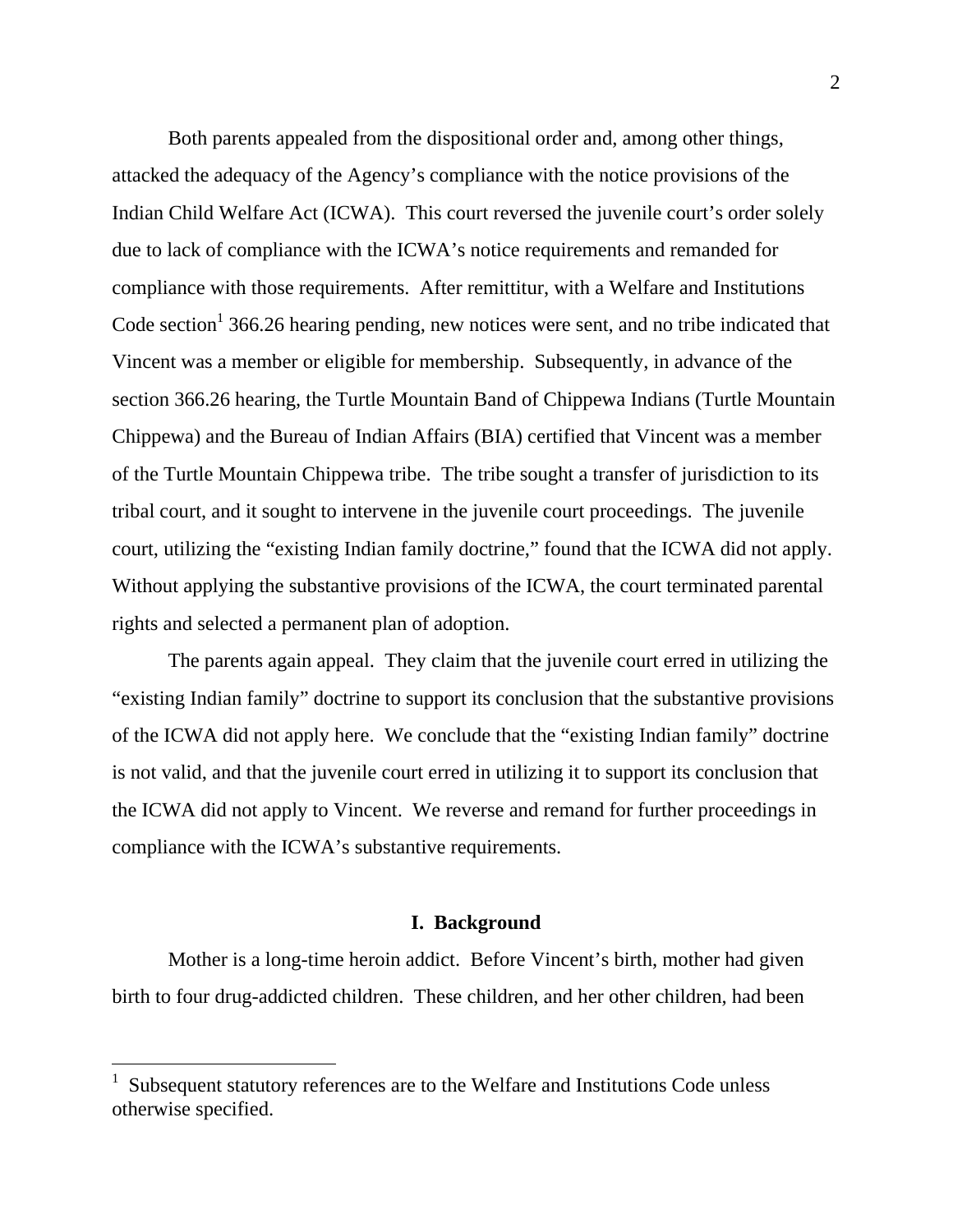removed from her custody, and she had failed to reunify with them. In 2000 and 2001, mother participated in an Indian substance abuse treatment program in San Francisco. In June 2002, when she was six months pregnant with Vincent, she was arrested in Watsonville for being under the influence of heroin. She admitted that she had used heroin that day. Father was in state prison continuously from 1991 to 2004. Vincent was apparently conceived during a conjugal visit.

 Vincent was born in September 2002 in Wyoming. On June 5, 2004, mother was pushing Vincent in his stroller in a busy area of Santa Cruz when she was detained by a police officer for possession of an open container of alcohol. Heroin was found in her pocket, and she admitted that she had used heroin earlier that day and was feeling its effects. Mother asserted that she had recently relapsed after being "clean and sober for three years." Mother's local relative took Vincent to stay with her while mother was in custody, and mother entered a residential substance abuse treatment program after her release from custody. Vincent resided with mother during this program, and she appeared to be attentive to him and responsive to his needs. On July 22, 2004, about a month after mother entered the program, Vincent was detained by the Agency. Mother immediately notified the Agency that she was an enrolled member of an Indian tribe and provided her enrollment number. She identified her Indian heritage as Sioux and Chippewa.

 On July 26, 2004, the Agency filed a petition alleging that Vincent came within the jurisdiction of the juvenile court under section 300, subdivisions (b) and (j). The Agency sent out inadequate ICWA notices addressed to the Spirit Lake Sioux tribe, the Turtle Mountain Chippewa tribe and the BIA. Vincent was placed in a foster/adoptive home in August 2004. In August 2004, the Turtle Mountain Chippewa tribe in North Dakota notified the Agency that Vincent was neither enrolled nor eligible for enrollment.

 At the October 5, 2004 jurisdictional/dispositional hearing, the court found the allegations of the petition true, took jurisdiction, and removed Vincent from mother's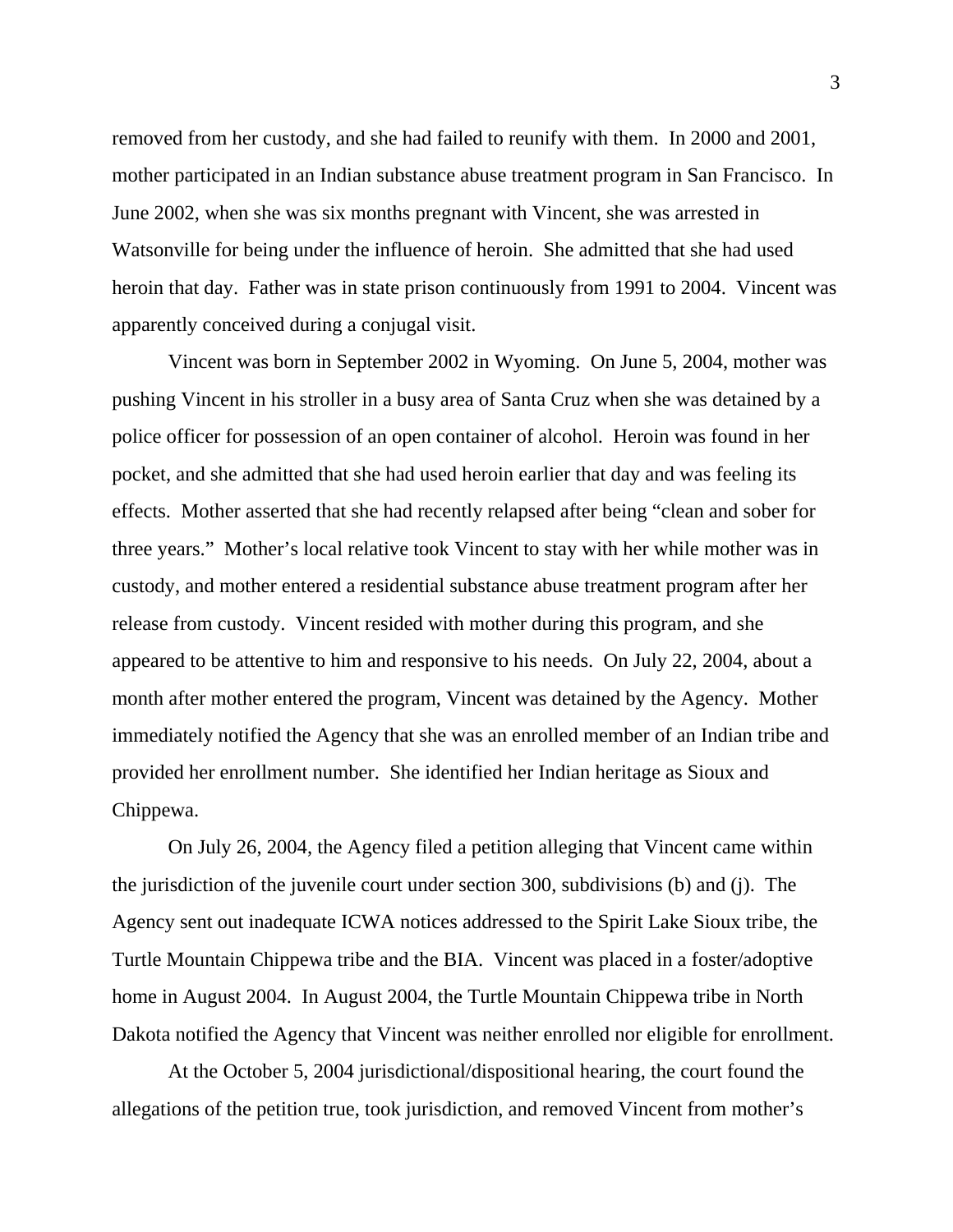custody. Father, who was still in prison but due to be released very shortly, was granted reunification services, but mother was denied services due to her failure to reunify with her other children and her failure to make reasonable efforts to treat the substance abuse problem that had led to her prior failures to reunify. Mother testified at the hearing that she had lived with her paternal grandfather on a North Dakota Indian reservation in 2001 and 2002. The court found that the ICWA did not apply, and Vincent was placed in foster care. Both mother and father appealed to this court from the juvenile court's dispositional order.

 In March 2005, while the parents' appeal was pending, the Agency recommended that the court terminate father's reunification services and schedule a section 366.26 hearing. Father had failed to make significant progress on his case plan. At the March 2005 six-month review hearing, the court found that the ICWA did not apply and terminated reunification services. It set a section 366.26 hearing for July 22, 2005. The hearing was subsequently continued at the Agency's behest due to the pendency of the appeal. By this point, father was incarcerated in Oregon.

 In September 2005, this court filed its opinion in the parents' appeal. This court rejected most of their contentions challenging the jurisdictional and dispositional orders, but it found meritorious their contentions that the juvenile court had erred in implicitly finding that the ICWA notices were adequate. This court reversed and remanded for compliance with the ICWA's notice provisions. Pending finality of this court's decision, the section 366.26 hearing was rescheduled for January 2006. The Agency was recommending termination of parental rights and a permanent plan of adoption.

 On November 17, 2005, the Agency sent notices to numerous Indian tribes and the BIA of the scheduled January 2006 hearing. The tribes included the Spirit Lake Sioux (Spirit Lake) tribe in North Dakota and the Turtle Mountain Chippewa tribe in North Dakota. These notices provided mother's Spirit Lake tribe enrollment number and stated that mother had been treated at an Indian substance abuse clinic in 2003. The notices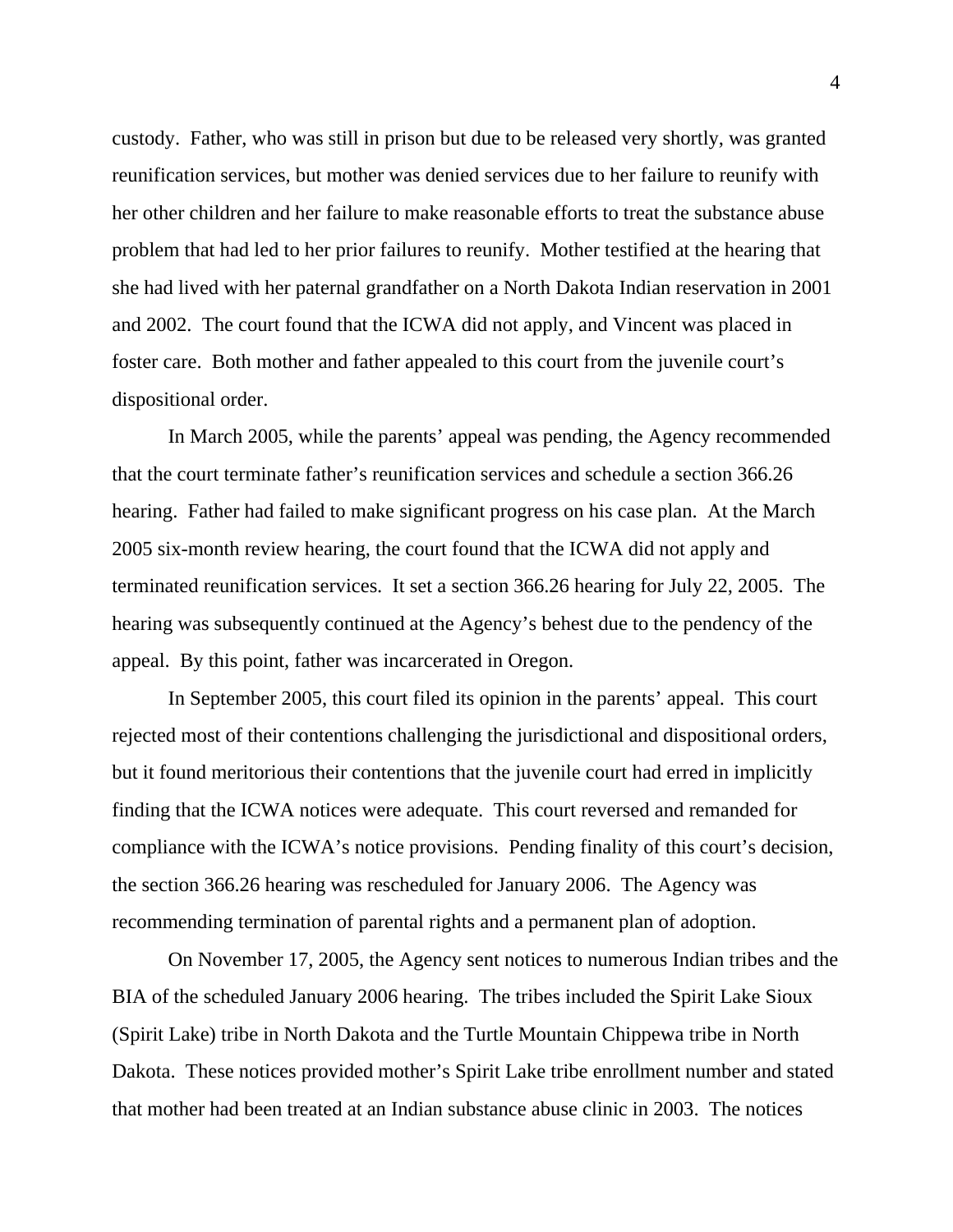contained some misinformation. Mother's Turtle Mountain Chippewa maternal great grandmother was identified as "Mabel Ironbear Smith Bruns" instead of "Mabel Ironbear Smith Burns." The notices stated that mother had lived "on reservation in Arizona during pregnency [*sic*]" in "2001 & 2002" and "1993," when she had actually lived on Wyoming and North Dakota reservations.

 In November 2005, Frank Myrick, the Spirit Lake tribe's ICWA director, contacted the Agency by telephone and stated that mother and Vincent were both eligible for membership. Because the Spirit Lake tribe had previously stated that Vincent was not eligible for membership, the Agency requested written confirmation. Written confirmation was not forthcoming.

 Vincent's foster parents, with whom Vincent had been living continuously since August 2004, were granted de facto parent status in December 2005. This court's decision in the parents' appeal became final in late December 2005.

 On January 13, 2006, the juvenile court held a hearing at which it declined to make ICWA findings due to the Spirit Lake tribe's inconsistent responses. The court continued the matter for clarification of Vincent's status. On January 27, 2006, the Agency filed an "ICWA UPDATE." The Agency reported that it had received two more telephone calls from Myrick inquiring as to why he had not yet received anything from the Agency. When Myrick was told that the Agency needed confirmation in writing of Vincent's status, Myrick complained about the Agency "putting up so many 'roadblocks' for this case  $\dots$ ."

 At a January 27, 2006 hearing, the court found that the ICWA did not apply. The section 366.26 hearing was rescheduled for February 17, 2006. On February 15, 2006, mother's attorney filed a copy of a letter from the Spirit Lake tribe stating that mother was a member of the tribe and Vincent was "a descendant of the Spirit Lake Sioux Tribe" but "not a member" of the tribe. The section 366.26 hearing was subsequently rescheduled for March 16, 2006.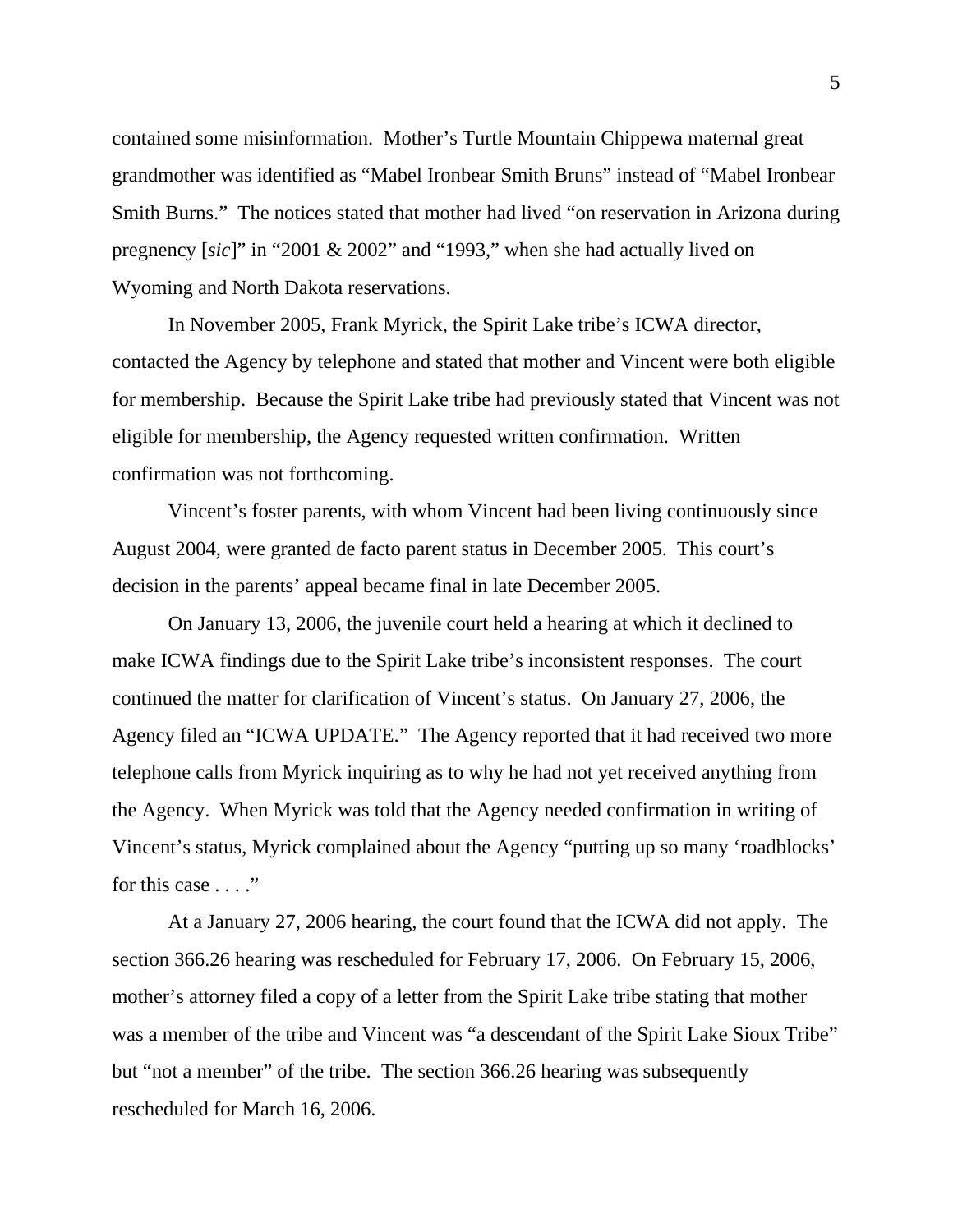The social worker's report for the section 366.26 hearing stated that the ICWA "may apply." Mother's uncle, who lived on the Spirit Lake reservation in North Dakota, had requested that he be considered as a placement for Vincent, and the social worker had requested an ICPC<sup>2</sup> assessment of the uncle. The social worker expressed the belief that "it would definitely not be in this child's interests to be moved from the placement with the prospective adoptive parents because he is clearly bonded to them and has been thriving in their care for nearly half of his life." The social worker reported that mother had recently been arrested on narcotics charges.

 On March 15, 2006, the BIA certified in writing that Vincent was a member of the Turtle Mountain Chippewa tribe. That same day, mother's attorney filed four documents on behalf of the Turtle Mountain Chippewa tribe. One document was an "ORDER ACCEPTING JURISDICTION." This document, which was signed by a Turtle Mountain Chippewa Tribal Court judge, stated that the Turtle Mountain Chippewa Tribal Court accepted jurisdiction over Vincent on March 15, 2006. The second document was a motion by the Turtle Mountain Chippewa tribe seeking to intervene in the juvenile court proceedings. The third document was a motion seeking a transfer of jurisdiction to the tribal court and dismissal of the state court proceedings. The fourth document was a "NOTICE OF INTERVENTION" seeking copies of the state court documents and asking for notice of all hearings. The Agency filed opposition to these requests.

 At the scheduled March 16, 2006 hearing, the Agency conceded that Vincent was a member of the Turtle Mountain Chippewa tribe, but it argued that the court should still find that the ICWA did not apply by applying the "existing Indian Family Doctrine." The Agency asked the court to order briefing on the issue of whether the ICWA applied. The court continued the section 366.26 hearing, requested briefing on this issue, and

 $\overline{a}$ 

<sup>&</sup>lt;sup>2</sup> ICPC is the Interstate Compact on Placement of Children. (Fam. Code,  $\S 7900$ .) An ICPC assessment is used to assess the viability of an out-of-state placement.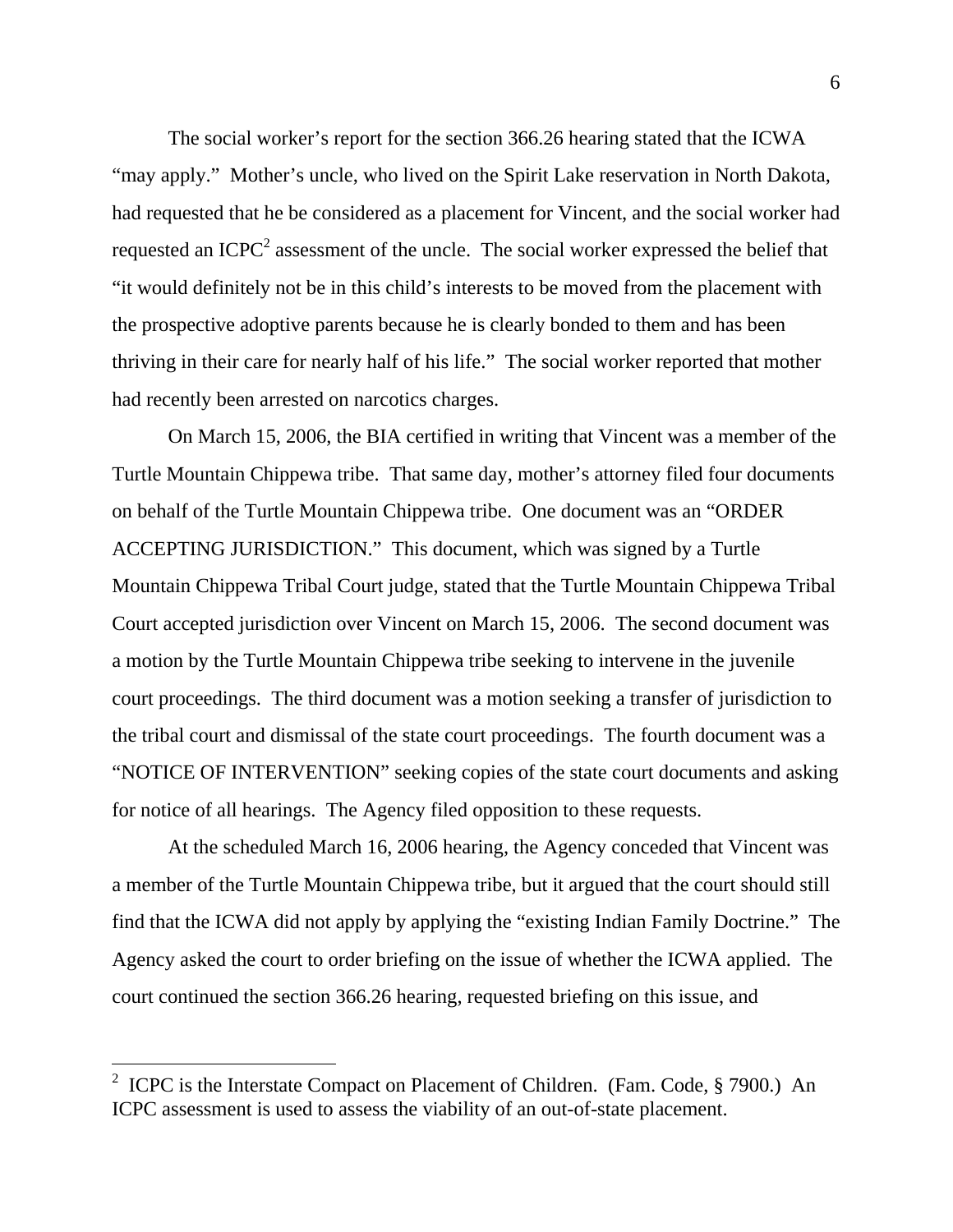scheduled a hearing for April 7, 2006 on the Turtle Mountain Chippewa tribe's motions. The court said: "[H]ere's this document that says [Vincent is a member of the tribe] – seems like a great appellate issue. However, then you have Crystal R. $[^3]$ , so it's a really interesting case." The Agency's attorney admitted that the Agency was to blame for the delay in the section 366.26 hearing "because of inappropriate or incomplete notice at the beginning of this case."

 On April 7, 2006, Tara Smith filed an application to intervene in the proceedings. Smith was a member of the Spirit Lake tribe and mother's first cousin, and she was also eligible for enrollment in the Turtle Mountain Chippewa tribe because she had "mixed blood." Smith's paternal grandmother, Mabel Ironbear, who was also mother's paternal grandmother, was a member of the Turtle Mountain Chippewa tribe. Smith sought to provide Vincent with a home on the Spirit Lake reservation in North Dakota, where she resided. Mother's trial counsel asserted that Smith's intervention was dependent on the application of the ICWA.

Smith testified very briefly at the April 7, 2006 hearing.<sup>4</sup> Shortly after Smith began to testify, the court interrupted her testimony because it had to take a verdict in another case. The hearing was continued to May 5, 2006. Mother's trial counsel noted that she expected the Turtle Mountain Chippewa tribe's social worker to testify at the continued hearing and asked if she could testify by telephone. No decision was made on whether telephonic testimony would be permitted.

 On May 4, 2006, mother's attorney informed the court and the Agency that the Turtle Mountain Chippewa tribe "is now represented by counsel, Bernice Delorme." On

 $\overline{a}$ 

<sup>3</sup> *Crystal R. v. Superior Court* (1997) 59 Cal.App.4th 703 was a Sixth District Court of Appeal decision in which a panel of this court accepted the existing Indian family doctrine and applied it in a Santa Cruz County case.

<sup>&</sup>lt;sup>4</sup> Smith had been present at Vincent's birth, and she testified that Vincent had been given an Indian name at the age of three weeks.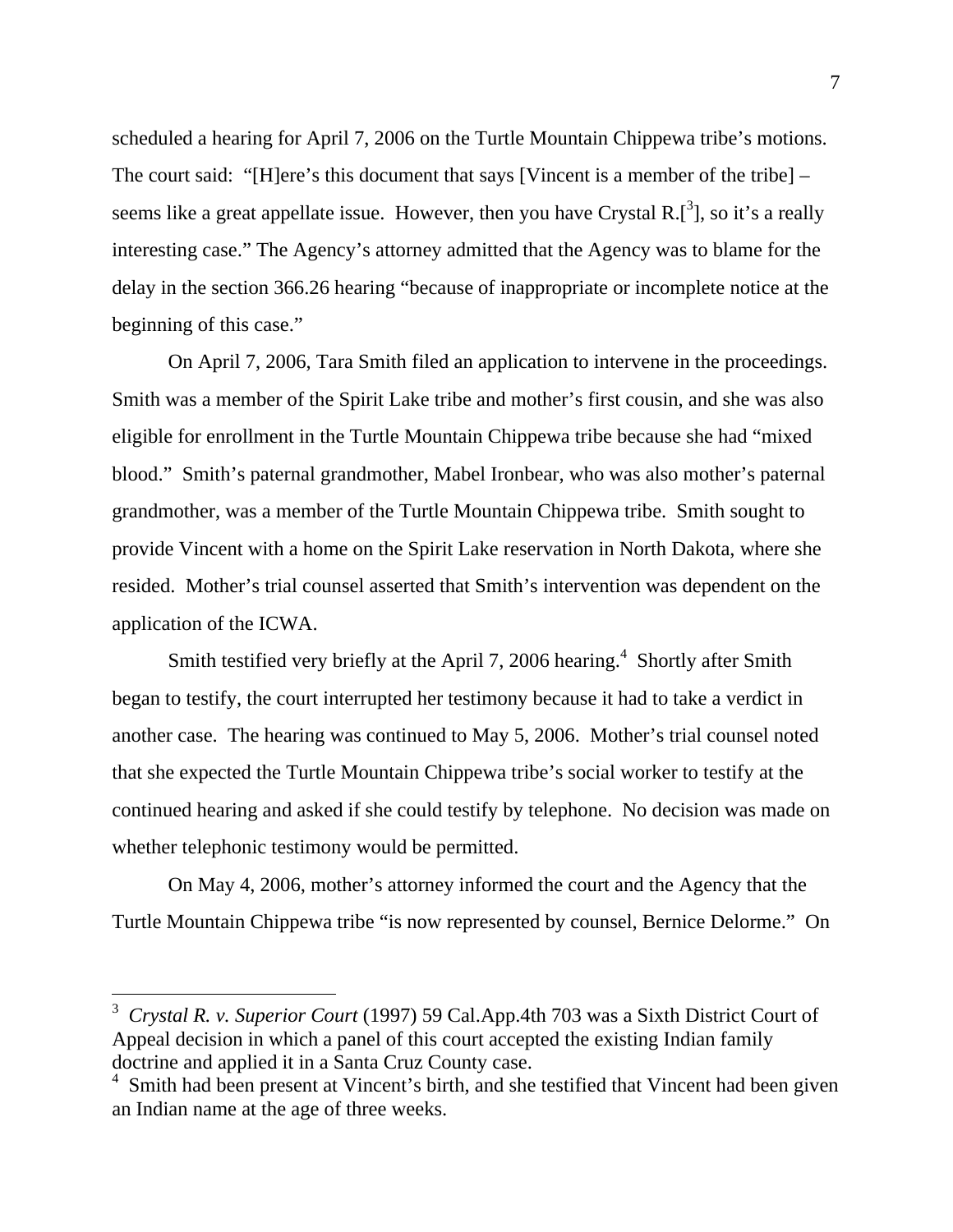May 5, 2006, the court informed the attorneys that it was unavailable and that the hearing would have to be rescheduled. Mother's counsel indicated that Smith would be available to testify in June. The hearing was continued to June 7, 2006, and the court directed the Agency to provide notice of the continued hearing date to the Turtle Mountain Chippewa tribe. On May 11, 2006, the Agency sent notice of the June 7, 2006 section 366.26 hearing to the Turtle Mountain Chippewa tribe in North Dakota.

 On June 7, 2006, mother's attorney filed a request for a continuance to permit Smith to testify at the hearing. Her request stated that Smith would be available to testify after July 17, 2006. At the June 7 hearing, mother's attorney stated that Smith could not afford transportation to the hearing, but mother's attorney had arranged for her law firm to pay the cost of transportation if the matter was continued. Mother's counsel admitted that she had known of Smith's unavailability since May 5. The Agency and Vincent's attorney opposed any continuance. The court denied the continuance request and struck Smith's earlier testimony.

 The first issue addressed by the court at the June 7 hearing was whether the ICWA applied. The Agency presented no evidence on this issue. The Agency conceded that Vincent was "one-quarter Indian": "1/8 Sioux and 1/8 Chippewa." It also conceded that the Spirit Lake Sioux tribe's membership requirements mandated "a quarter Sioux" while the Turtle Mountain Chippewa tribe's membership requirements mandated only a total of "one-quarter Indian" so long as there was some Chippewa ancestry. The Agency further conceded that "Mother does have connections to Indian culture, but it's not the Chippewa, it's Sioux." Mother testified that she and father were currently living on the Spirit Lake Sioux reservation in North Dakota.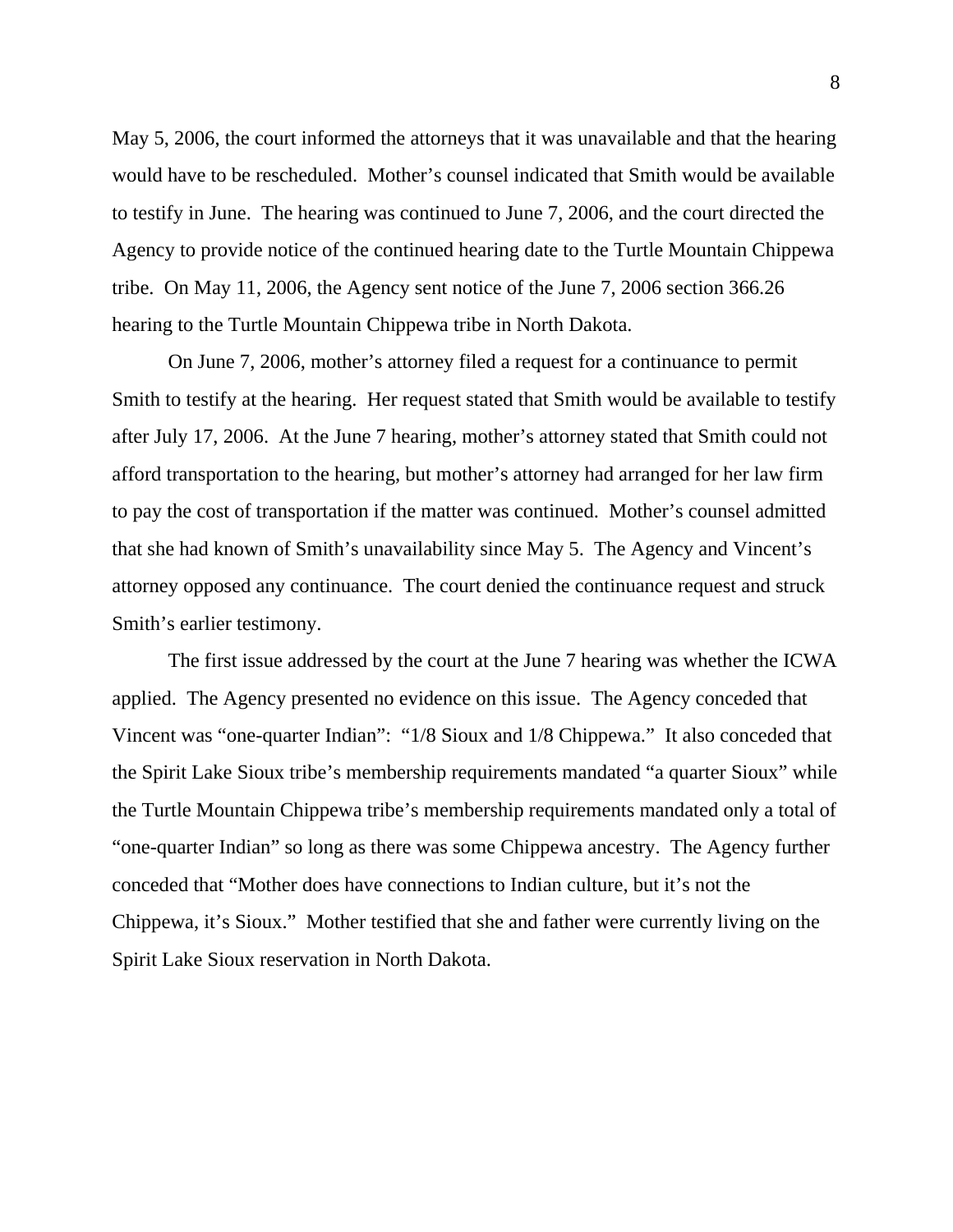Mother testified at the hearing.<sup>5</sup> Mother lived on the Spirit Lake Sioux reservation in 1998, 2001 and 2002. Mother was a member of the Spirit Lake Sioux tribe, and Vincent was a member of the Turtle Mountain Chippewa tribe. The Spirit Lake Sioux and the Turtle Mountain Chippewa are "neighboring tribes" in North Dakota, and historically their children attended the same schools. There has been a lot of intermarriage between the two tribes, and many Spirit Lake Sioux live on the Turtle Mountain Chippewa reservation. Mother's grandfather was "full-blooded" Spirit Lake Sioux and was born on the Spirit Lake Sioux reservation. Her grandmother was "fullblooded" Turtle Mountain Chippewa. Mother's cousins' children are members of the Turtle Mountain Chippewa tribe, while their parents and grandparents are members of the Spirit Lake Sioux tribe. One of mother's aunts and a number of her cousins live on the Turtle Mountain Chippewa reservation.

 Mother has visited the Turtle Mountain Chippewa reservation and participated in a number of ceremonies there, including "[p]ow-wows," "sweats," "women gatherings, [and] the gatherings for the children, [and] the elders." Some Turtle Mountain Chippewa members live on the Spirit Lake reservation, and they have the opportunity to participate in Turtle Mountain Chippewa events "because gatherings and our ceremonies are done together," and they "go back and forth" to observe "the traditions of our tribes and family events."

 Mother explained that, at the time of Vincent's birth, she had been living on the Wind River Arapahoe reservation in Wyoming with her Sioux and Chippewa cousins Alba and Silvia, who are married to Arapahoe men, and her uncle David. Vincent was given both an Indian birth name and an Indian "character name." His Indian "character name" is "Wicasha Hoksina," and his Indian "birth name" is "Smiley," which was the

 $\overline{a}$ 

<sup>&</sup>lt;sup>5</sup> Mother testified that she hoped that Vincent could be placed with her great aunt Delvita Abraham, who lived on the Spirit Lake Sioux reservation and was a member of the Spirit Lake Sioux tribe.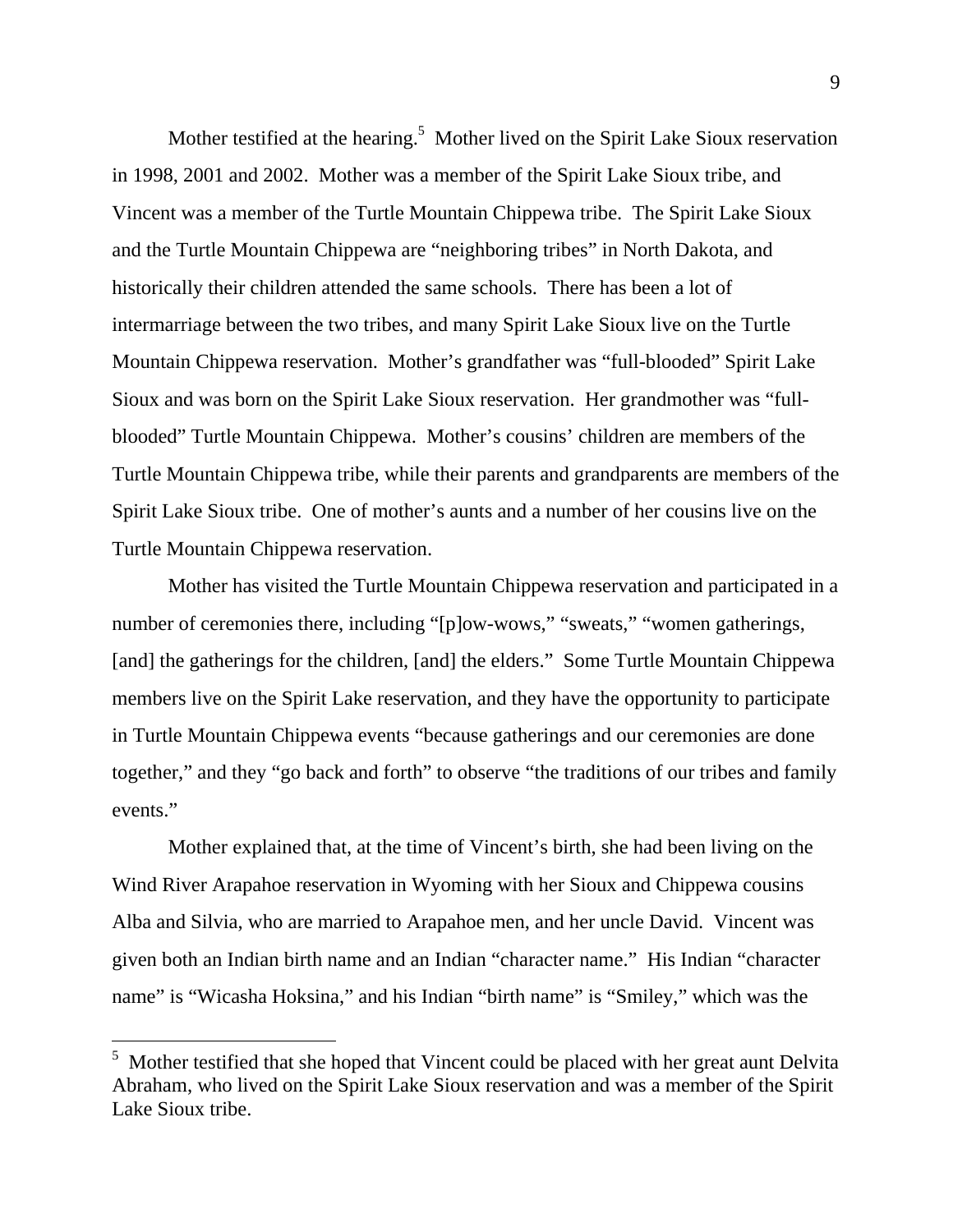name of mother's Indian great grandfather. David, who is a Sioux and Chippewa "elder" and a "spiritual advisor for the tribe," took Vincent to a special Indian ceremony when Vincent was one week old, and Vincent returned with a medicine pouch, moccasins, a "longtail roach" made of porcupine quills, and a buffalo robe. Because mother's father was dead, David served as Vincent's grandfather, and he taught Vincent his "first language," "the dialect of Lakota," which is the language of the Sioux.

 Mother and Vincent lived on the Wind River reservation until they came to California in June 2004. Mother and Vincent participated in traditional Lakota Sioux ceremonies when they lived on the Wind River reservation. Because mother comes from "a line of chiefs and spiritual advisors which are medicine men," Vincent was "considered to be a gifted child among my tribe."

 The Agency argued that the court should apply the existing Indian family doctrine and find that the ICWA did not apply. It contended that mother and Vincent had a relationship with the Spirit Lake Sioux tribe but not with the Turtle Mountain Chippewa tribe, and therefore there was no existing *Chippewa* Indian family. The Agency and Vincent's attorney asserted that the court was required to apply "a balancing test" under which it weighed the interest of the Turtle Mountain Chippewa tribe against Vincent's interest in maintaining his stable placement.

 Vincent's attorney submitted her own March 30, 2006 declaration recounting a March 20 telephone conversation she had had with the Turtle Mountain Chippewa tribe's ICWA coordinator Marilyn Poitra. Poitra had told Vincent's attorney that the delay in identifying Vincent as a member of the Turtle Mountain Chippewa tribe was due to the fact that the tribe had only recently been able to confirm mother's Turtle Mountain Chippewa ancestry. Poitra said that the tribe "would have to figure out some of the details" later, but it planned to "place Vincent with his great uncle on the Spirit Lake reservation" as "a courtesy they did the Spirit [L]ake tribe." Vincent's attorney argued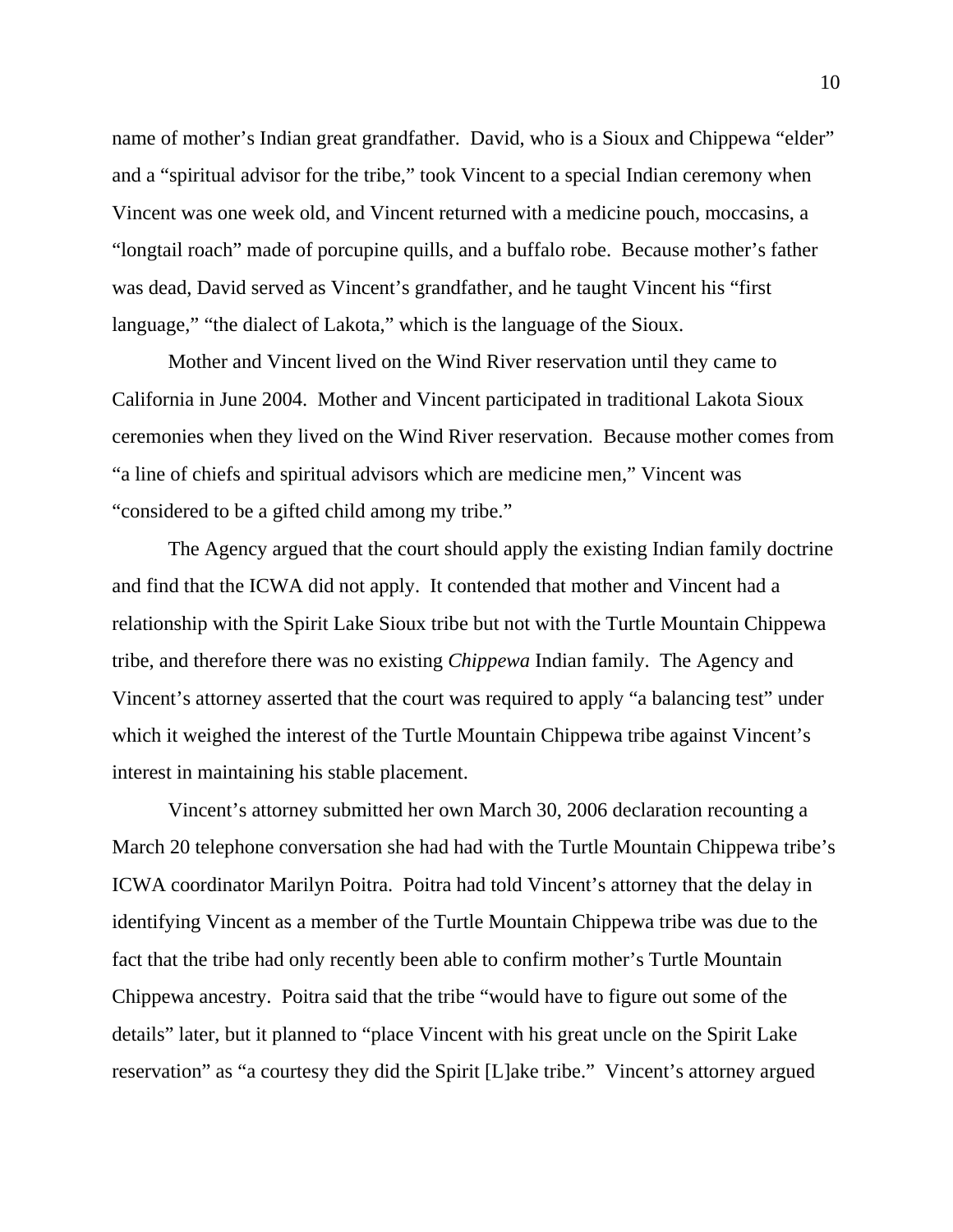that Poitra's statements demonstrated that Vincent would have no connection to the Turtle Mountain Chippewa tribe other than his blood relationship and his membership.

 Mother and father argued that the existing Indian family doctrine was a violation of the ICWA and Welfare and Institutions Code section 360.6,<sup>6</sup> and that Vincent *was* part of an existing Indian family.

 The juvenile court found that the ICWA did not apply. "The facts of this case demonstrate why we have the existing Indian Family Doctrine, that it's not black and white. This is a perfect example as to why the Court has to do more than simply look at a declaration from the Tribe of someone's membership. [¶] Turtle Mountain had ample opportunity to come forward and declare that Vincent was a member of their tribe. [¶] Spirit Lake had ample opportunity as well and chose not to. Turtle Mountain came in belatedly, for reasons that are quite suspect by this Court. I wasn't there. But listening to the evidence and the declaration, it's suspect. [¶] Vincent has no connection to Turtle Mountain that's found by this Court. His mother has certainly connection to Spirit Lake. She's a member there. But the Court finds that the relationship between Vincent and Turtle Mountain is inadequate to meet the Constitutional requirements. [¶] Vincent's interests versus the tribe's interest weigh heavily on the side of Vincent's need for stability. He's been in fost-adopt placement for the last two years, over half of his life, and yanking him out of that placement would be devastating for that young man. [¶] The interest of Turtle Mountain isn't close. [¶] The answer to [*sic*] Turtle Mountain contributed to this situation where he has been in a stable placement for this long period of time. [¶] To allow Turtle Mountain's declaration to be the end of the inquiry here would be to abandon Vincent's Constitutional Rights; furthermore, more importantly, it would be to totally disregard his best interests."

<sup>6</sup> See footnote 8, *infra*.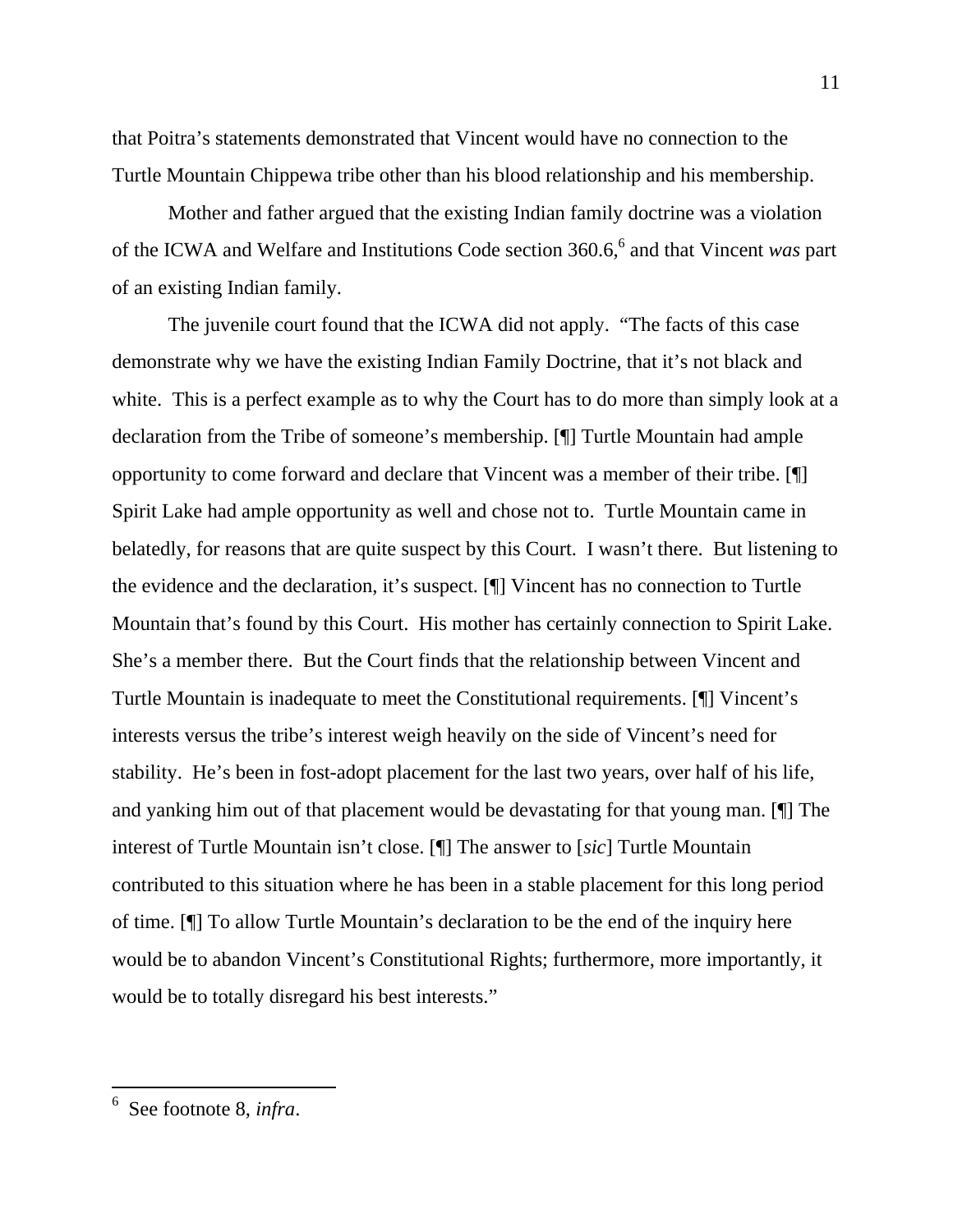The court then proceeded with the section 366.26 hearing. It denied Smith's intervention petition, terminated parental rights, and selected a permanent plan of adoption. Mother and father filed timely notices of appeal.

### **II. Discussion**

### **A. The ICWA**

 When it enacted the ICWA nearly three decades ago, Congress made a number of findings, which it codified. "[T]here is no resource that is more vital to the continued existence and integrity of Indian tribes than their children and . . . the United States has a direct interest, as trustee, in protecting Indian children who are members of or are eligible for membership in an Indian tribe;  $[\P] \dots [\A]$ n alarmingly high percentage of Indian families are broken up by the removal, often unwarranted, of their children from them by nontribal public and private agencies and . . . an alarmingly high percentage of such children are placed in non-Indian foster and adoptive homes and institutions . . . [¶] . . . [T]he States, exercising their recognized jurisdiction over Indian child custody proceedings through administrative and judicial bodies, have often failed to recognize the essential tribal relations of Indian people and the cultural and social standards prevailing in Indian communities and families." (25 U.S.C. § 1901.) "[I]t is the policy of this Nation to protect the best interests of Indian children and to promote the stability and security of Indian tribes and families by the establishment of minimum Federal standards for the removal of Indian children from their families and the placement of such children in foster or adoptive homes which will reflect the unique values of Indian culture, and by providing for assistance to Indian tribes in the operation of child and family service programs." (25 U.S.C. § 1902.)

 The ICWA defines "Indian" to include "any person who is a member of an Indian tribe" and provides that an "Indian child" is "any unmarried person who is under age eighteen and is either (a) a member of an Indian tribe or (b) is eligible for membership in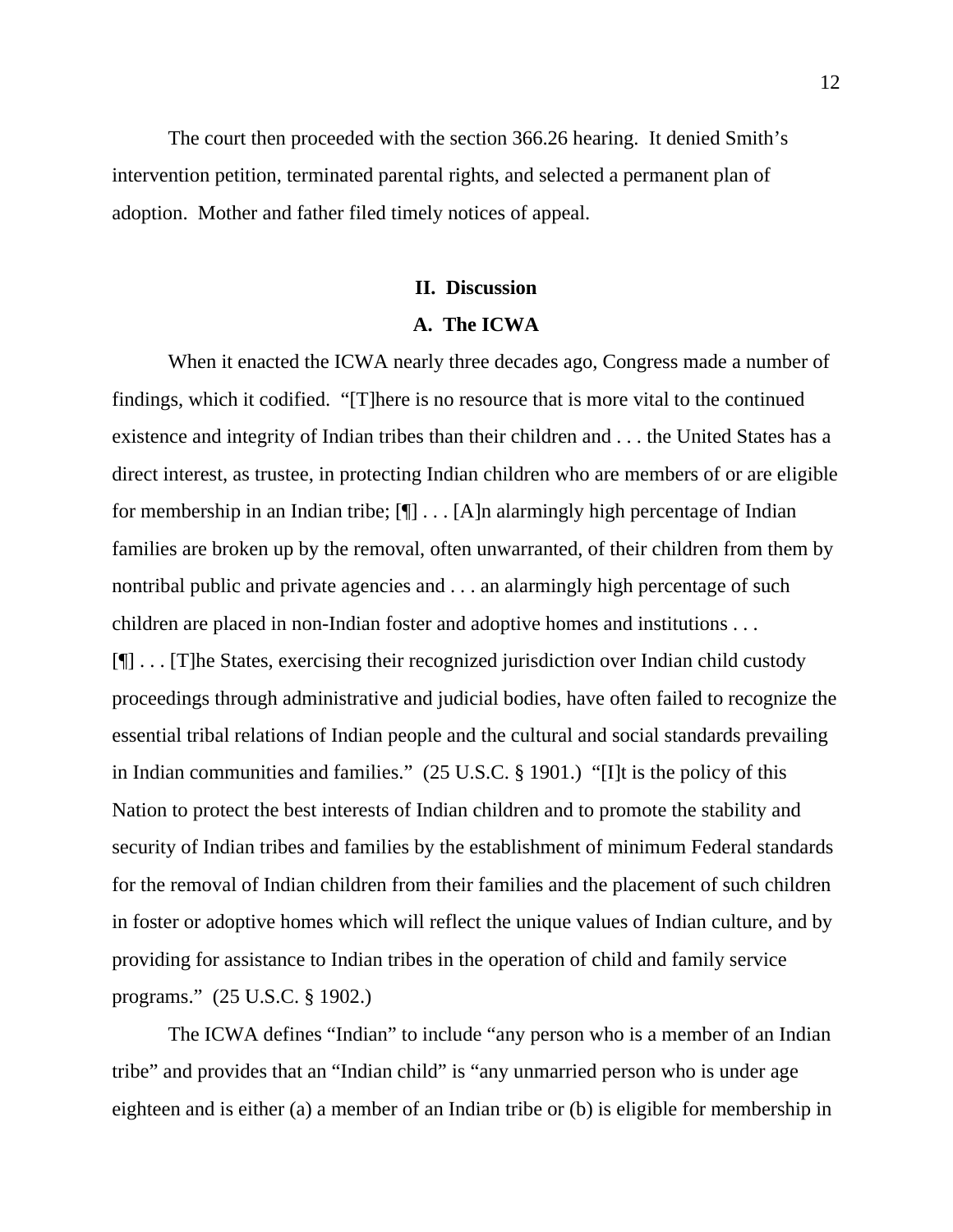an Indian tribe and is the biological child of a member of an Indian tribe."<sup>7</sup> (25 U.S.C. § 1903(3), (4).) "Indian child's tribe" is "the Indian tribe in which an Indian child is a member or eligible for membership." (25 U.S.C. § 1903(5).)

 The ICWA's substantive provisions favor the transfer of jurisdiction to the tribal court upon request and mandate allowance of intervention by the tribe in state juvenile proceedings. "In any State court proceeding for the foster care placement of, or termination of parental rights to, an Indian child not domiciled or residing within the reservation of the Indian child's tribe, the court, in the absence of good cause to the contrary, *shall transfer such proceeding to the jurisdiction of the tribe*, absent objection by either parent, upon the petition of either parent or the Indian custodian or the Indian child's tribe: *Provided*, That such transfer shall be subject to declination by the tribal court of such tribe." (25 U.S.C. § 1911(b), first italics added, second italics original.) "In any State court proceeding for the foster care placement of, or termination of parental rights to, an Indian child, the Indian custodian of the child and *the Indian child's tribe shall have a right to intervene at any point in the proceeding*." (25 U.S.C. § 1911(c), italics added.)

 Tribal court orders must be given full faith and credit. "The United States, every State, every territory or possession of the United States, and every Indian tribe shall give full faith and credit to the public acts, records, and judicial proceedings of any Indian tribe applicable to Indian child custody proceedings to the same extent that such entities give full faith and credit to the public acts, records, and judicial proceedings of any other entity." (25 U.S.C. § 1911(d).)

When termination of parental rights is sought and the ICWA applies, specific evidentiary requirements must be met. "No termination of parental rights may be ordered

 $\overline{a}$ 

<sup>7</sup> The ICWA also defines "Indian tribe" to limit it to federally recognized Indian tribes. (25 U.S.C. § 1903.)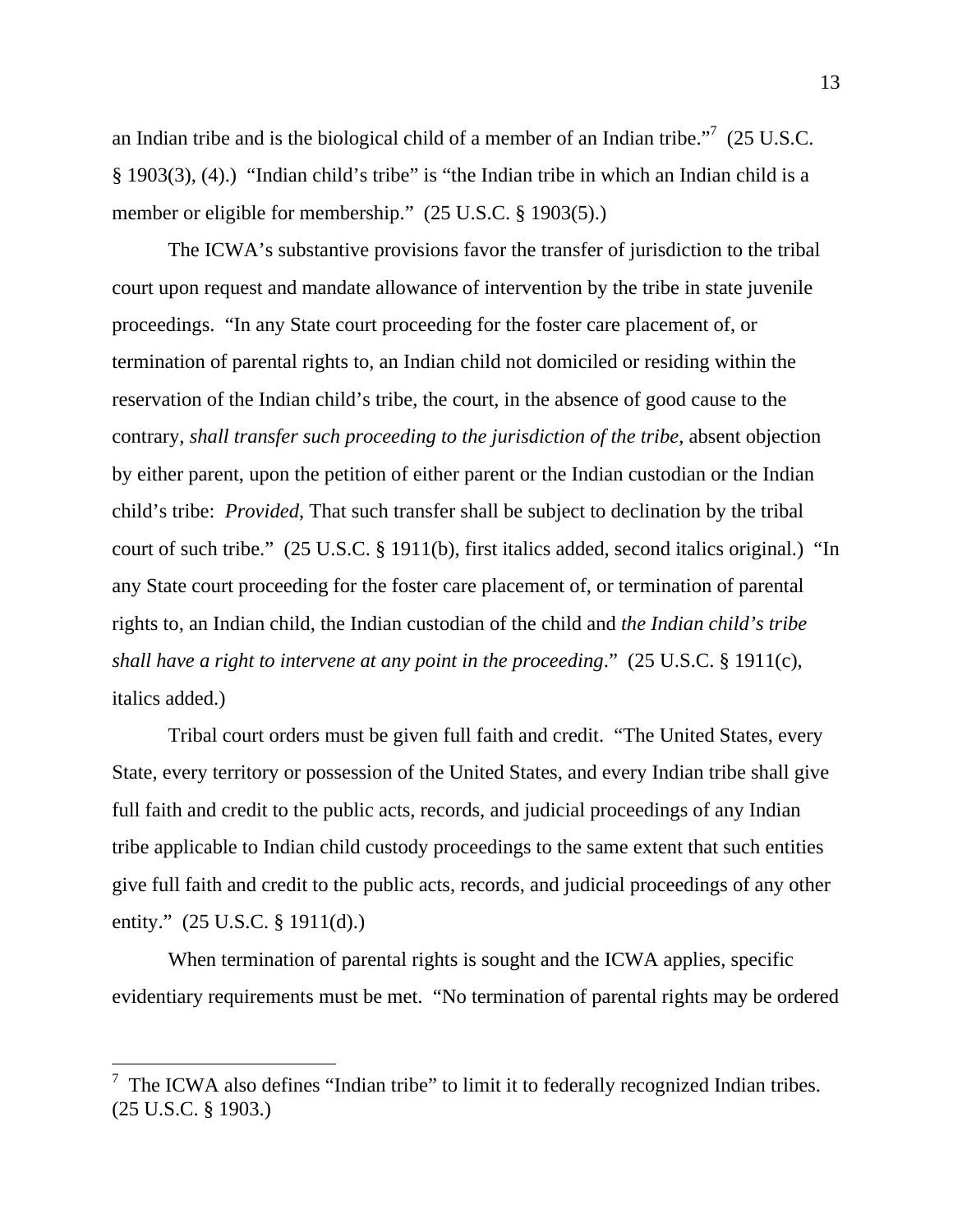in such proceeding [involving an Indian child] in the absence of a determination, supported by evidence beyond a reasonable doubt, including testimony of qualified expert witnesses, that the continued custody of the child by the parent or Indian custodian is likely to result in serious emotional or physical damage to the child." (25 U.S.C.  $§ 1912(f).)$ 

 In this case, it is undisputed that Vincent is an Indian child, since both the Turtle Mountain Chippewa tribe and the BIA have certified that Vincent is a member of the Turtle Mountain Chippewa tribe. Thus, it would appear to be a straightforward proposition that the ICWA applies. However, the juvenile court found that the ICWA was inapplicable, and the court did not comply with any of the ICWA's substantive provisions. The juvenile court did not consider transferring jurisdiction to the tribal court, did not credit the tribal court's order taking jurisdiction over Vincent, and did not consider allowing the tribe to intervene in the juvenile court proceedings. The juvenile court also did not apply the ICWA's strict evidentiary requirements at the section 366.26 hearing.

 The juvenile court premised its refusal to apply the ICWA's substantive requirements on a controversial judicially created exception to the ICWA that has become known as the "existing Indian family doctrine." We turn to an examination of the validity of this doctrine.

#### **B. The Existing Indian Family Doctrine: From 1982 to 1999**

 The existing Indian family doctrine is generally believed to have originated in a 1982 decision of the Kansas Supreme Court. That court, relying on its interpretation of Congress's intent in adopting the ICWA, held that the ICWA was inapplicable if the child was not removed from an existing Indian "environment." (*In re Suzanna L.* (2002) 104 Cal.App.4th 223, 233 (*Suzanna*); *Adoption of Lindsay C.* (1991) 229 Cal.App.3d 404, 409-410 (*Lindsay*).) Since 1982, some state courts have adopted the Kansas court's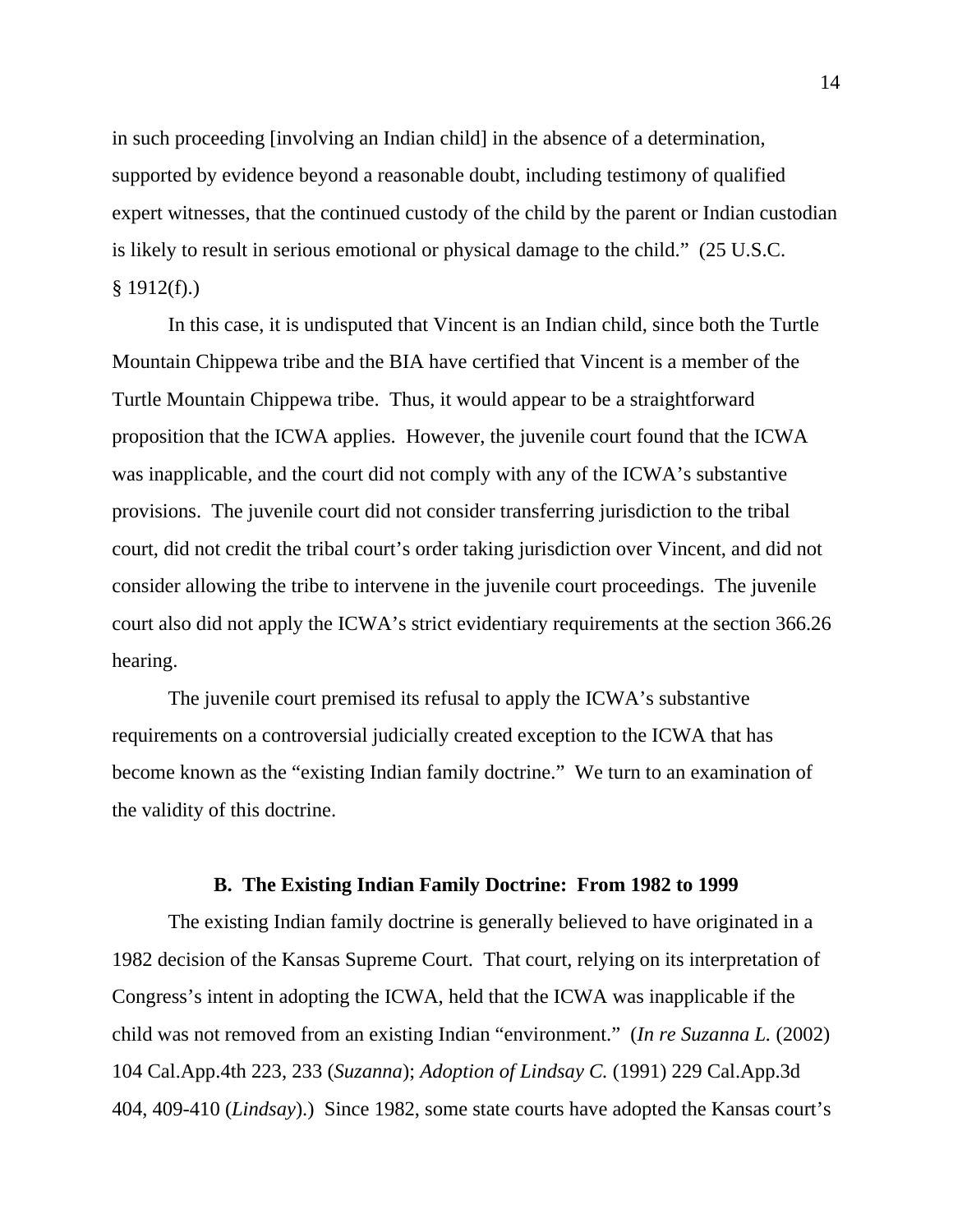position on this issue, while others have rejected it. (*Lindsay*, at pp. 410-411, 413.) California Courts of Appeal have split on the issue.

 In *Mississippi Band of Choctaw Indians v. Holyfield* (1989) 490 U.S. 30 (*Holyfield*), the United States Supreme Court construed the meaning of the provisions of the ICWA which grant a tribal court exclusive jurisdiction over proceedings involving the custody of Indian children domiciled on the reservation. The children had been born at a distant hospital that was not on the reservation to tribe member parents who lived on the reservation. The parents immediately surrendered the children for adoption by a non-Indian family. (*Holyfield*, at pp. 32, 37, 42.) The tribe sought to invalidate the adoption decree on the ground that its tribal court had exclusive jurisdiction under the ICWA because the children were domiciled on the reservation. (*Holyfield*, at p. 38.)

 The United States Supreme Court framed the issue as whether Congress had intended for "domicile" to be determined by federal law or state law. (*Mississippi Band of Choctaw Indians v. Holyfield*, *supra*, 490 U.S. at p. 43.) The court found that Congress had not intended to rely on state law. "Indeed, the congressional findings that are a part of the statute demonstrate that Congress perceived the States and their courts as partly responsible for the problem it intended to correct." (*Holyfield*, at p. 45.) "[The] main effect of [the ICWA] is to curtail state authority." (*Holyfield*, at p. 45, fn. 17.) The court concluded that the children were domiciled on the reservation. "Tribal jurisdiction under § 1911(a) was not meant to be defeated by the actions of individual members of the tribe, for Congress was concerned not solely about the interests of Indian children and families, but also about the impact on the tribes themselves of the large numbers of Indian children adopted by non-Indians. [Citations.] The numerous prerogatives accorded the tribes through the ICWA's substantive provisions, e.g., §§ 1911(a) (exclusive jurisdiction over reservation domiciliaries), 1911(b) (presumptive jurisdiction over nondomiciliaries), 1911(c) (right of intervention), 1912(a) (notice), 1914 (right to petition for invalidation of state-court action), 1915(c) (right to alter presumptive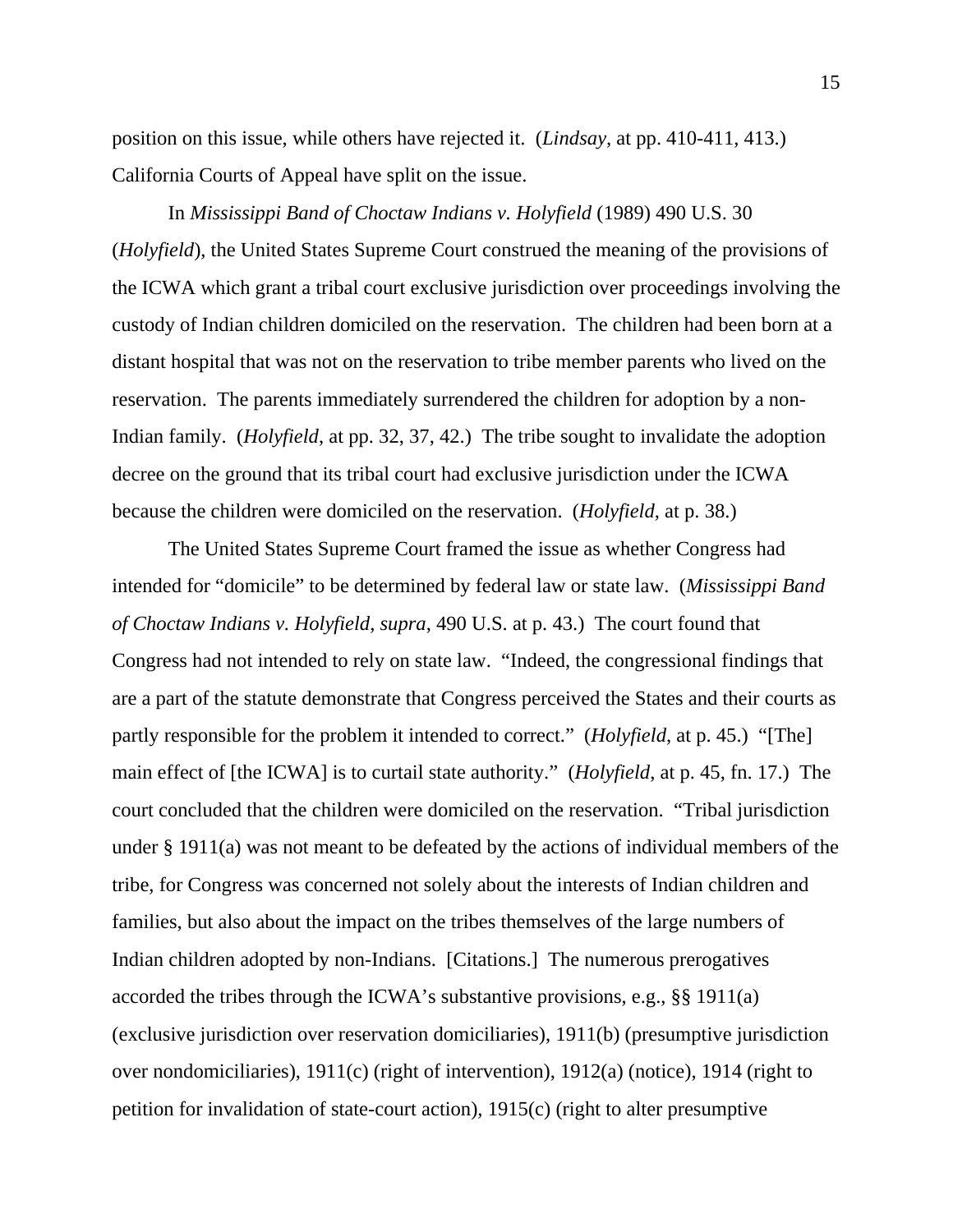placement priorities applicable to state-court actions), 1915(e) (right to obtain records), 1919 (authority to conclude agreements with States), must, accordingly, be seen as a means of protecting not only the interests of individual Indian children and families, but also of the tribes themselves." (*Holyfield*, at p. 49.)

 The United States Supreme Court invalidated the adoption decree notwithstanding the fact that the three-year-old children had lived their entire lives with the adoptive parents. "We are not unaware that over three years have passed since the twin babies were born and placed in the Holyfield home, and that a court deciding their fate today is not writing on a blank slate in the same way it would have in January 1986. Three years' development of family ties cannot be undone, and a separation at this point would doubtless cause considerable pain. [¶] Whatever feelings we might have as to where the twins should live, however, it is not for us to decide that question. We have been asked to decide the legal question of *who* should make the custody determination concerning these children—not what the outcome of that determination should be. The law places that decision in the hands of the Choctaw tribal court. Had the mandate of the ICWA been followed in 1986, of course, much potential anguish might have been avoided, and in any case the law cannot be applied so as automatically to 'reward those who obtain custody, whether lawfully or otherwise, and maintain it during any ensuing (and protracted) litigation.' [Citation.] It is not ours to say whether the trauma that might result from removing these children from their adoptive family should outweigh the interest of the Tribe—and perhaps the children themselves—in having them raised as part of the Choctaw community. Rather, 'we must defer to the experience, wisdom, and compassion of the [Choctaw] tribal courts to fashion an appropriate remedy.'" (*Mississippi Band of Choctaw Indians v. Holyfield*, *supra*, 490 U.S. at pp. 53-54.)

 After *Holyfield*, California Courts of Appeal continued to be divided on the validity of the existing Indian family doctrine. The Third District rejected the existing Indian family doctrine in 1990. "Limiting the Act's applicability solely to situations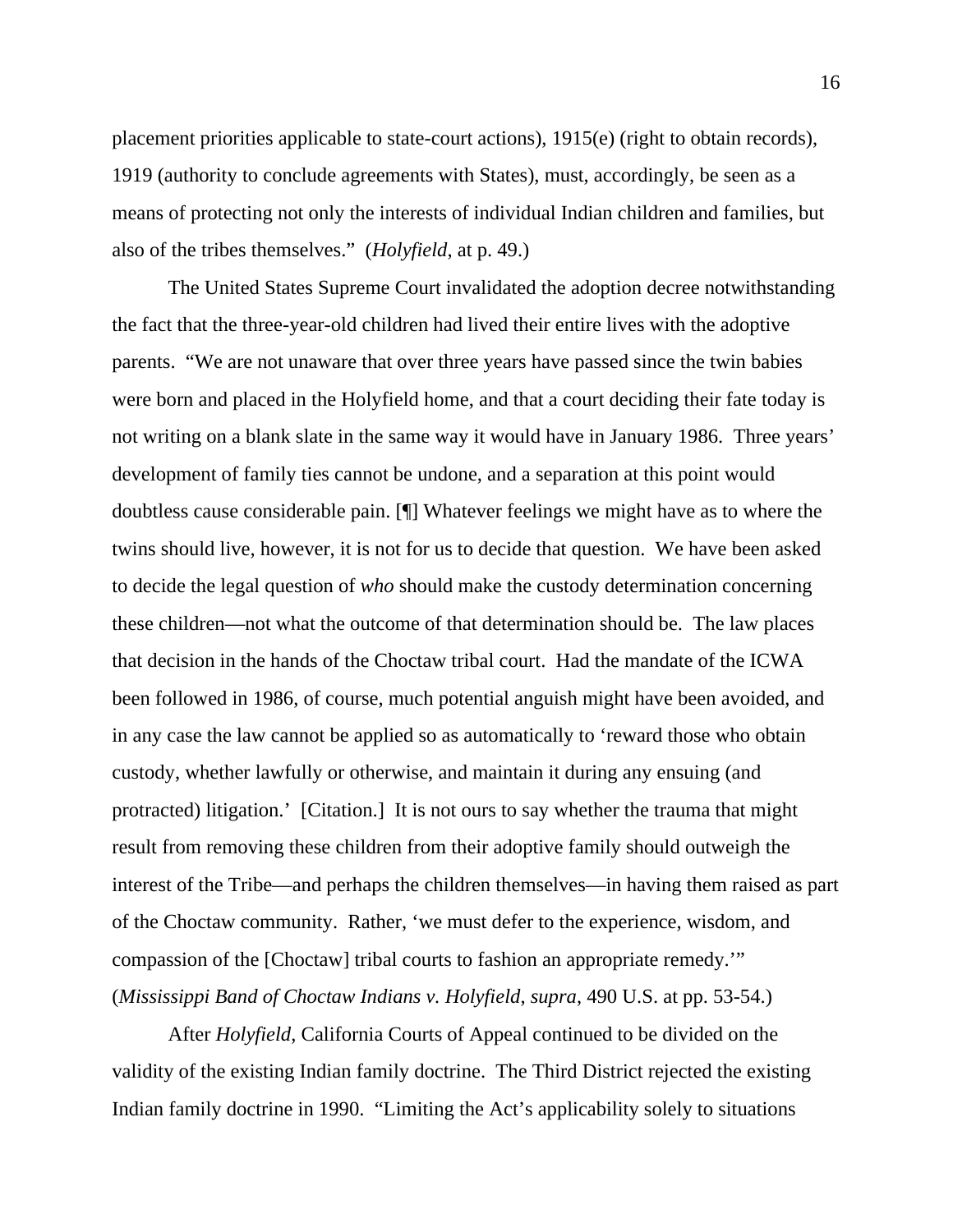where nonfamily entities physically remove Indian children from actual Indian dwellings deprecates the very links—parental, tribal and cultural—the Act is designed to preserve." (*In re Crystal K.* (1990) 226 Cal.App.3d 655, 666 [application of the ICWA's substantive provisions in a stepparent adoption case].) The First District rejected the existing Indian family doctrine in 1991. (*Adoption of Lindsay C.*, *supra*, 229 Cal.App.3d 404, 416 [application of the ICWA's notice provisions in a stepparent adoption case].)

 On the other hand, the Second District accepted a version of the existing Indian family doctrine in 1996 in *In re Bridget R.* (1996) 41 Cal.App.4th 1483 (*Bridget*). *Bridget* is the primary California case supporting the existing Indian family doctrine. *Bridget* involved the application of the ICWA's substantive provisions in a voluntary relinquishment case. (*Bridget*, at p. 1491.) The parents' voluntary relinquishment of the children at birth had not complied with the ICWA's substantive provisions, and the tribe sought to intervene. The Second District held that recognition of the existing Indian family doctrine was "necessary in a case such as this in order to preserve ICWA's constitutionality" under the United States Constitution. (*Bridget*, at p. 1492.) Acknowledging *Holyfield*, the Second District conceded that the existing Indian family doctrine could not apply simply because *the child* lacked ties to the tribe, but it held that this doctrine did apply when *both the child and the parents* lacked ties to the tribe. (*Bridget*, at pp. 1500-1501.)

 The Second District identified the primary foundation for the existing Indian family doctrine as the child's federal due process right to a stable home. "The intent of Congress in enacting ICWA was to 'protect the best interests of Indian children,' as well as 'promote the stability and security of Indian tribes and families.' (25 U.S.C. § 1902.) These two elements of ICWA's underlying policy are in harmony in the circumstance in which ICWA was primarily intended to apply—where nontribal public and private agencies act to remove Indian children from their homes and place them in non-Indian homes or institutions. (See 25 U.S.C. § 1901(4).) But in cases such as this one, where,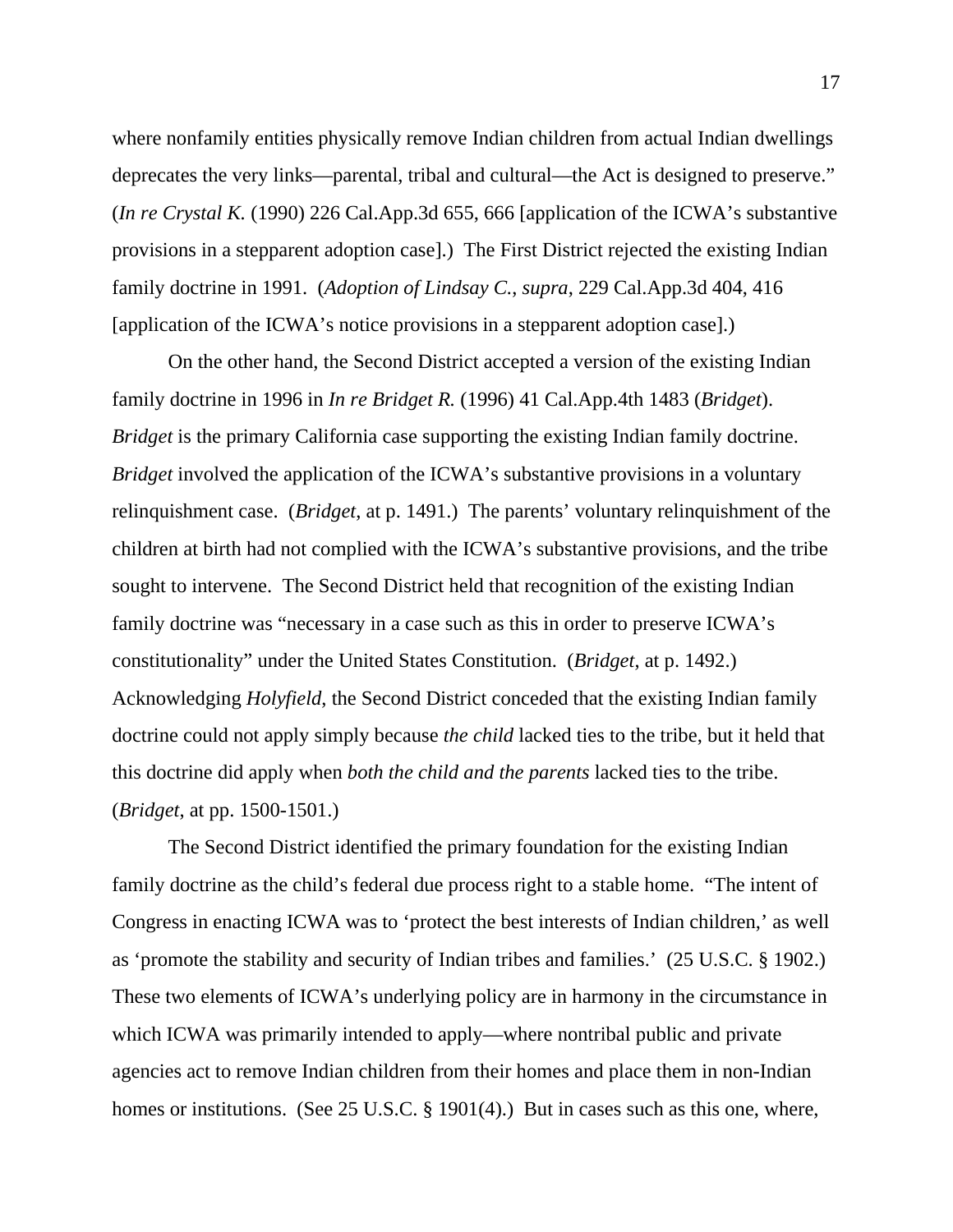owing to noncompliance with ICWA's procedural requirements, ICWA's remedial provisions are invoked to remove children from adoptive families to whom the children *were voluntarily given by the biological parents*, the harmony is bound to be strained. Indeed, in circumstances of this kind, the interests of the tribe and the biological family may be in direct conflict with the children's strong needs, which we find to be constitutionally protected, to remain through their developing years in one stable and loving home." (*In re Bridget R.*, *supra*, 41 Cal.App.4th at p. 1502.)

 The Second District held that the child's federal constitutional right precluded the application of the ICWA. "Legislation which interferes with the enjoyment of a fundamental right is unreasonable under the due process clause and must be set aside or limited unless such legislation serves a compelling public purpose and is necessary to the accomplishment of that purpose. In other words, such legislation would be subject to a strict scrutiny standard of review." (*In re Bridget R.*, *supra*, 41 Cal.App.4th at p. 1503.) Since the tribe's interest was not constitutionally protected, and, in the Second District's view, the ICWA was not narrowly tailored under the circumstances before it, the ICWA could not be constitutionally applied. (*Bridget*, at p. 1507.) Essentially, the Second District held that the ICWA could not be constitutionally applied where the "biological parents do not have a significant social, cultural or political relationship with an Indian community." (*Bridget*, at p. 1507.)

 The Second District also offered two alternative justifications for its holding that the ICWA would be unconstitutional as applied unless limited by the existing Indian family doctrine. One alternative justification was that the ICWA violated the Indian child's right to equal protection. The court asserted that the ICWA treated Indian children differently solely due to their "race." (*In re Bridget R.*, *supra*, 41 Cal.App.4th at p. 1508.) Since racial classifications were subject to strict scrutiny, and the court had already determined that the ICWA was not narrowly tailored, the ICWA's constitutionality could be preserved only by limiting its application to existing Indian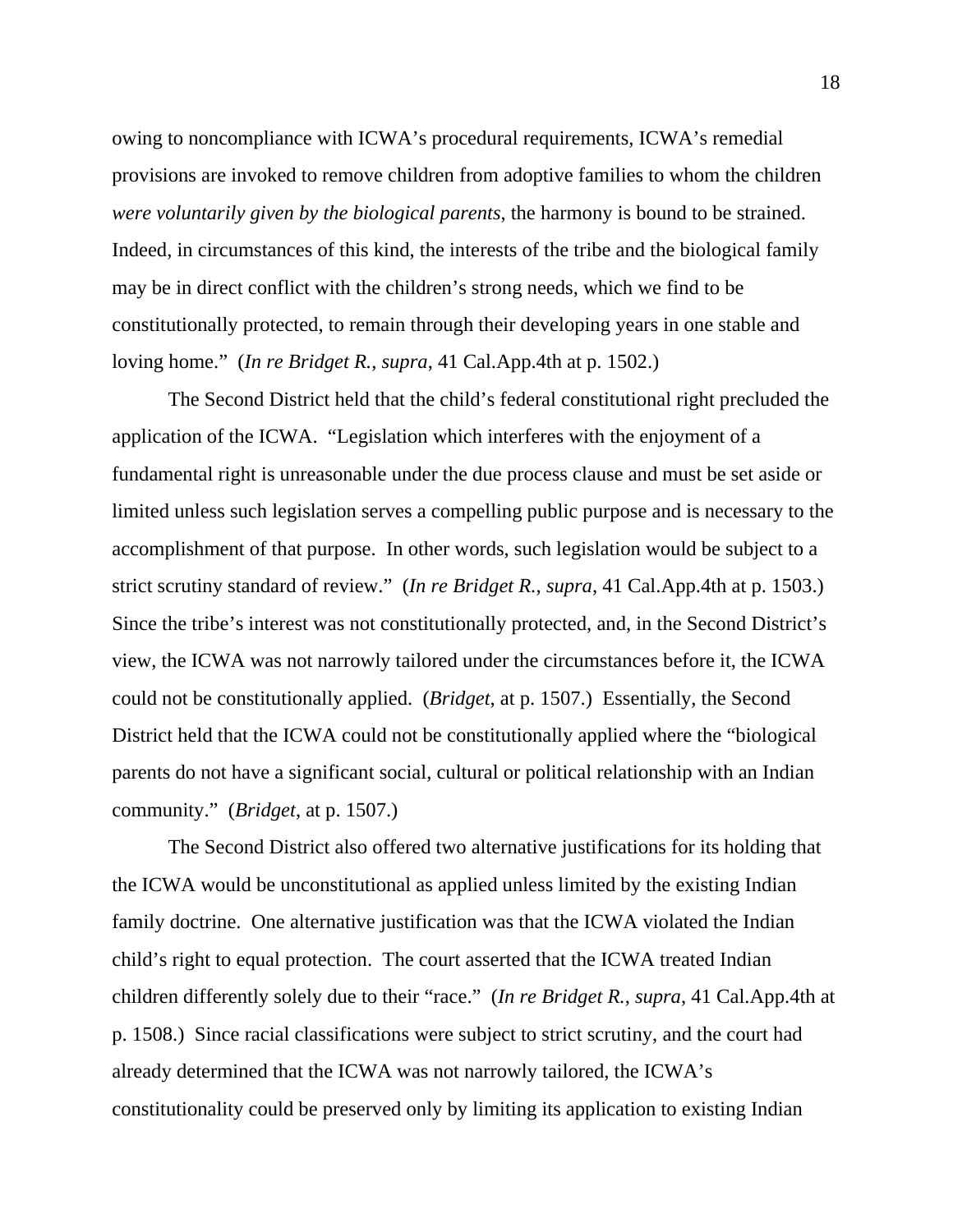families. (*Bridget*, at pp. 1508-1510.) The other alternative justification was that the Tenth Amendment prohibited Congress from invading this traditional province of state legislation. (*Bridget*, at pp. 1510-1511.)

 In 1996, the Fourth District accepted the existing Indian family doctrine in *In re Alexandria Y.* (1996) 45 Cal.App.4th 1483 (*Alexandria*), a case in which the child had been removed at birth. The Fourth District agreed with most of the Second District's reasoning in *Bridget*, though it expressed the belief, in dictum, that the Second District had wrongfully limited the existing Indian family doctrine to those situations where *both* the child *and* the parents lacked ties to the tribe. "[W]hether there is an existing Indian family is dependent on the unique facts of each situation." (*Alexandria*, at p. 1493.)

 In 1997, in *Crystal R. v. Superior Court, supra,* 59 Cal.App.4th 703, a panel of this court accepted the existing Indian family doctrine based on a legislative intent rationale similar to that employed by the Kansas court in 1982.

 In 1998, the Fifth District rejected the existing Indian family doctrine in *In re Alicia S.* (1998) 65 Cal.App.4th 79.

### **C. California Legislature's 1999 Enactment of AB 65**

 In September 1999, Assembly Bill 65 (AB 65) was enacted as urgency legislation creating Welfare and Institutions Code section  $360.6$ .<sup>8</sup> This statute provides that "[a] determination by an Indian tribe that an unmarried person, who is under the age of 18 years, is either (1) a member of an Indian tribe or (2) eligible for membership in an Indian tribe and a biological child of a member of an Indian tribe *shall constitute a significant political affiliation with the tribe and shall require the application of the federal Indian* 

 $\overline{a}$ 

<sup>8</sup> Section 360.6 was repealed as of January 1, 2007, and the substance of section 360.6 was enacted as section 224. All references to former section 360.6 should be understood to refer to current section 224. (Stats. 2006, ch. 838, §§ 29, 47.)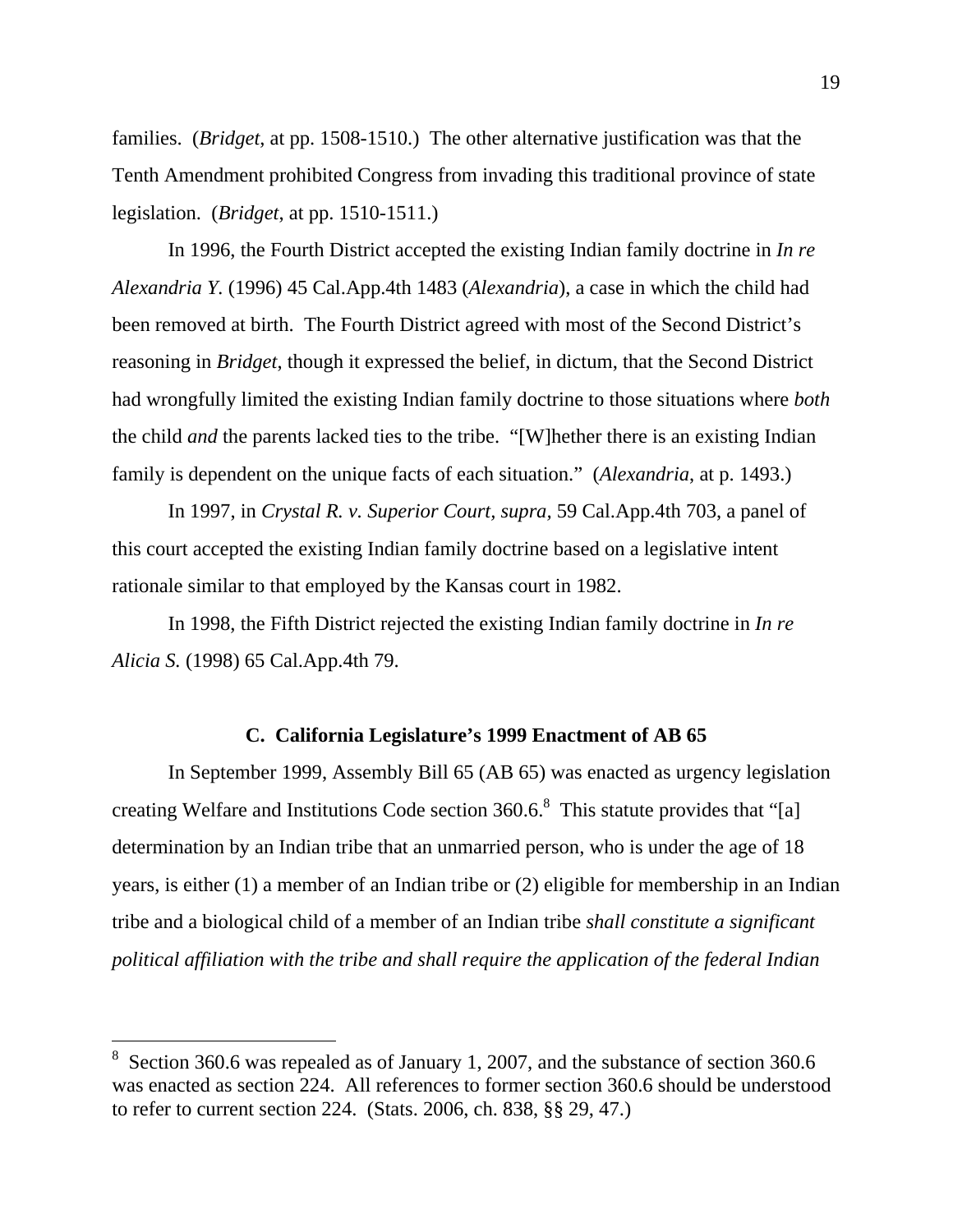*Child Welfare Act to the proceedings*." (Former Welf. & Instit. Code, § 360.6, subd. (c); Welf. & Instit. Code, § 224, subd. (c), italics added.)

 The Legislature's intent in enacting AB 65 was to "[p]rohibit[] the court from using the 'existing Indian family doctrine' in determining the best foster care or adoption placement for an Indian child and require[] application of the federal Indian Child Welfare Act (ICWA) for all Indian children, thereby requiring the court to follow the placement preferences set forth in ICWA rather than [follow] the placement preferences otherwise set forth in state law." (Assem. Com. on Judiciary, Analysis of Assem. Bill No. 65 (1999-2000 Reg. Sess.) as amended Apr. 27, 1999, p. 1.) The legislative analysis of AB 65 extensively discussed the split in California's Courts of Appeal, and it explained that AB 65 was intended to abrogate the holdings in those cases that recognized the existing Indian family doctrine. (*Ibid*.)

### **D. California Cases Since 1999**

 In 2001, the Second District reaffirmed its acceptance of the existing Indian family doctrine in *In re Santos Y.* (2001) 92 Cal.App.4th 1274 (*Santos*). It reiterated *Bridget*'s analysis and rejected the suggestion that the Legislature's enactment of Welfare and Institutions Code section 360.6 had changed anything. "While jurisdiction over matters of family relations is traditionally reserved to the states, California has no independent state interest with respect to the family relations of members of federally recognized Indian tribes. It is Congress that has a constitutionally based and unique relationship with federally recognized Indian tribes (U.S. Const., art. I, § 8, cl. 3), not the states. [¶] To the extent that section 360.6 may be deemed to be an incorporation by reference of the ICWA, the issue [with regard to due process and equal protection] remains that of whether the ICWA embodies a compelling state interest that is closely tailored to the purpose of Congress's enactment as applied to this child." (*Santos*, at p. 1317.) "Section 360.6 [also] does not avoid a Tenth Amendment violation. The incorporation by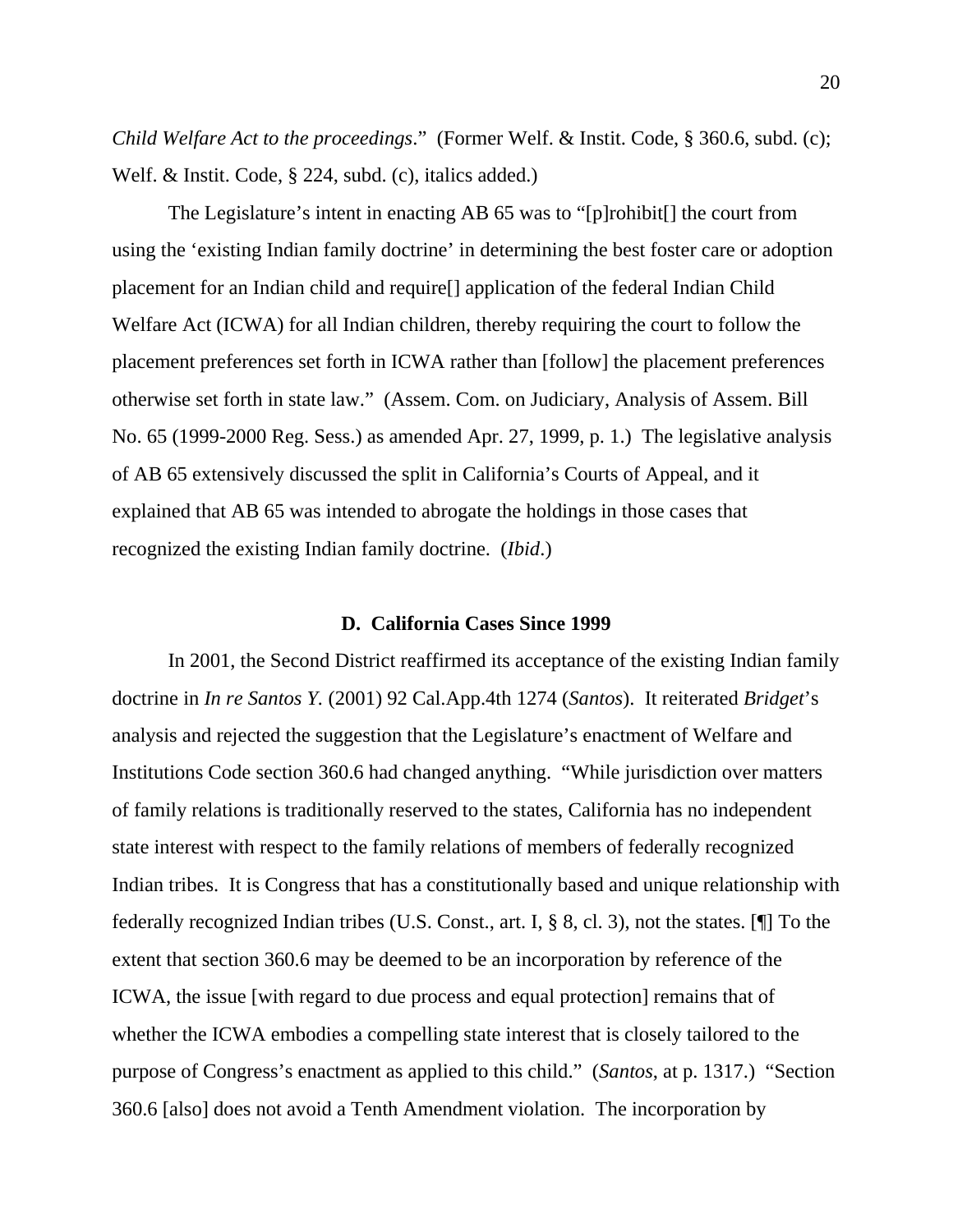reference of the ICWA in section 360.6 cannot convert the ICWA into an exercise of California's reserved power to legislate regarding family relations, because the legislation singles out the family relations of members of federally recognized Indian tribes, a subject over which the State of California lacks reserved power. (U.S. Const., art. I, § 8, cl. 3.)" (*Santos*, at pp. 1322-1323.)

 In 2006, the Third District again rejected the existing Indian family doctrine in *In re Adoption of Hannah S.* (2006) 142 Cal.App.4th 988 (*Hannah*), a stepparent adoption case. (*Hannah*, at p. 996.)

 Neither the United States Supreme Court nor the California Supreme Court has yet addressed the issue of the validity of the existing Indian family doctrine.

### **E. Our Analysis**

 An unambiguous federal statute and an unambiguous state statute require the application of the ICWA's substantive provisions whenever the proceedings involve an Indian child. The plain language of these statutes precludes the existence of an exception where there is no existing Indian family. Still, the California Courts of Appeal remain in conflict over whether the ICWA applies in the absence of an existing Indian family. *Bridget* remains the leading California case in support of the validity of the existing Indian family doctrine.

 In our view, the Second District's decision in *Bridget*, which was primarily based on due process, is unconvincing because it struggled and failed to find any basis for the child's purported *federal constitutional right* to *remain in a stable home*. *Bridget* relied heavily on a snippet from a California Supreme Court decision. "Children, too, have fundamental rights—including the fundamental right to be protected from neglect and to 'have a placement that is stable [and] permanent.' (*In re Marilyn H.*, *supra*, 5 Cal.4th at p. 306; see also *Cynthia D. v. Superior Court*, *supra*, 5 Cal.4th at p. 253; *In re Angelia P.* (1981) 28 Cal.3d 908, 919 [171 Cal.Rptr. 637, 623 P.2d 198]; *In re Albert B.* (1989) 215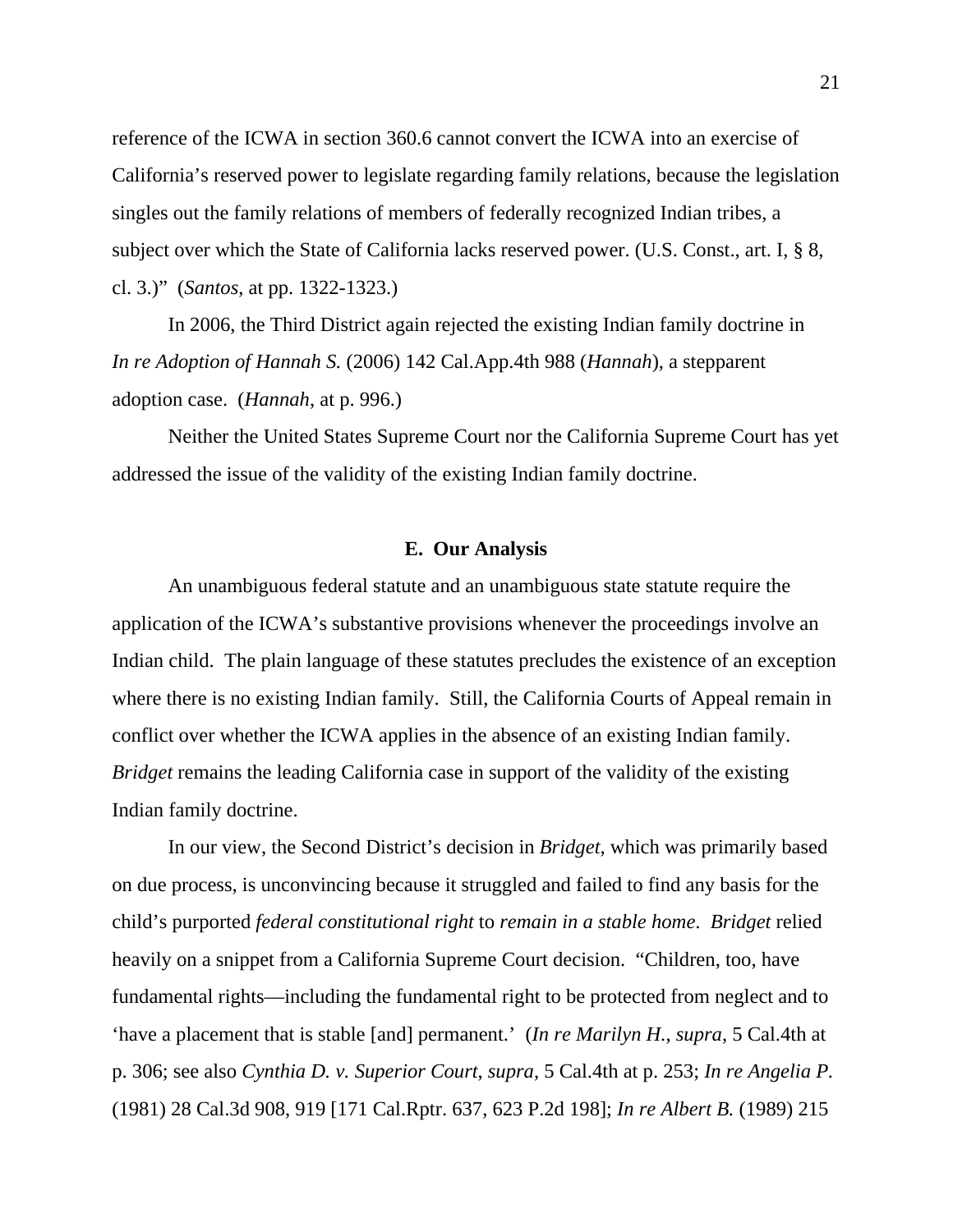Cal.App.3d 361, 377 [263 Cal.Rptr. 694].) Children are not simply chattels belonging to the parent, but have fundamental interests of their own that may diverge from the interests of the parent." (*In re Jasmon O.* (1994) 8 Cal.4th 398, 419 (*Jasmon*).)

*Jasmon* provides no support for *Bridget*'s supposition. A "fundamental right" or "fundamental interest" is not necessarily a *federal constitutional right*. The California Supreme Court has *never held*, in *Jasmon* or elsewhere, that a child has a *federal constitutional right* to a stable placement. Although the California Supreme Court's opinion in *Jasmon* includes a single use of the phrase "the child's constitutional and statutory interest in stability" (*In re Jasmon O.*, *supra*,  $8$  Cal.4<sup>th</sup> at p. 421), the California Supreme Court's use of this phrase was dictum and provides no support whatsoever for the Second District's creation of a previously unrecognized *federal constitutional right* to a stable home.

 Our society would undoubtedly benefit if every citizen, whether child or adult, could be guaranteed a stable home, and, in addition, adequate food, education, and health care. The judiciary, however, is not the body that has been delegated the task of ensuring that basic human needs are met. Courts lack the power to create new federal constitutional rights, even if such rights might enhance the health and happiness of the citizenry. Children clearly have important rights, and a child obviously has a strong *interest* in remaining in a stable home. This is precisely why our state's statutory scheme is designed to protect a child's interest in remaining in a stable home. However, we can find no federal constitutional basis for elevating a child's interest in remaining in a stable home above all federal and state laws. We reject *Bridget*'s due process premise for the existing Indian family doctrine.

 Nor do we find any support for *Bridget*'s holding in the alternative federal constitutional bases that it cited for its acceptance of the existing Indian family doctrine. There is no equal protection violation in the application of the ICWA's provisions to Indian children, even where those children are not part of an existing Indian family. In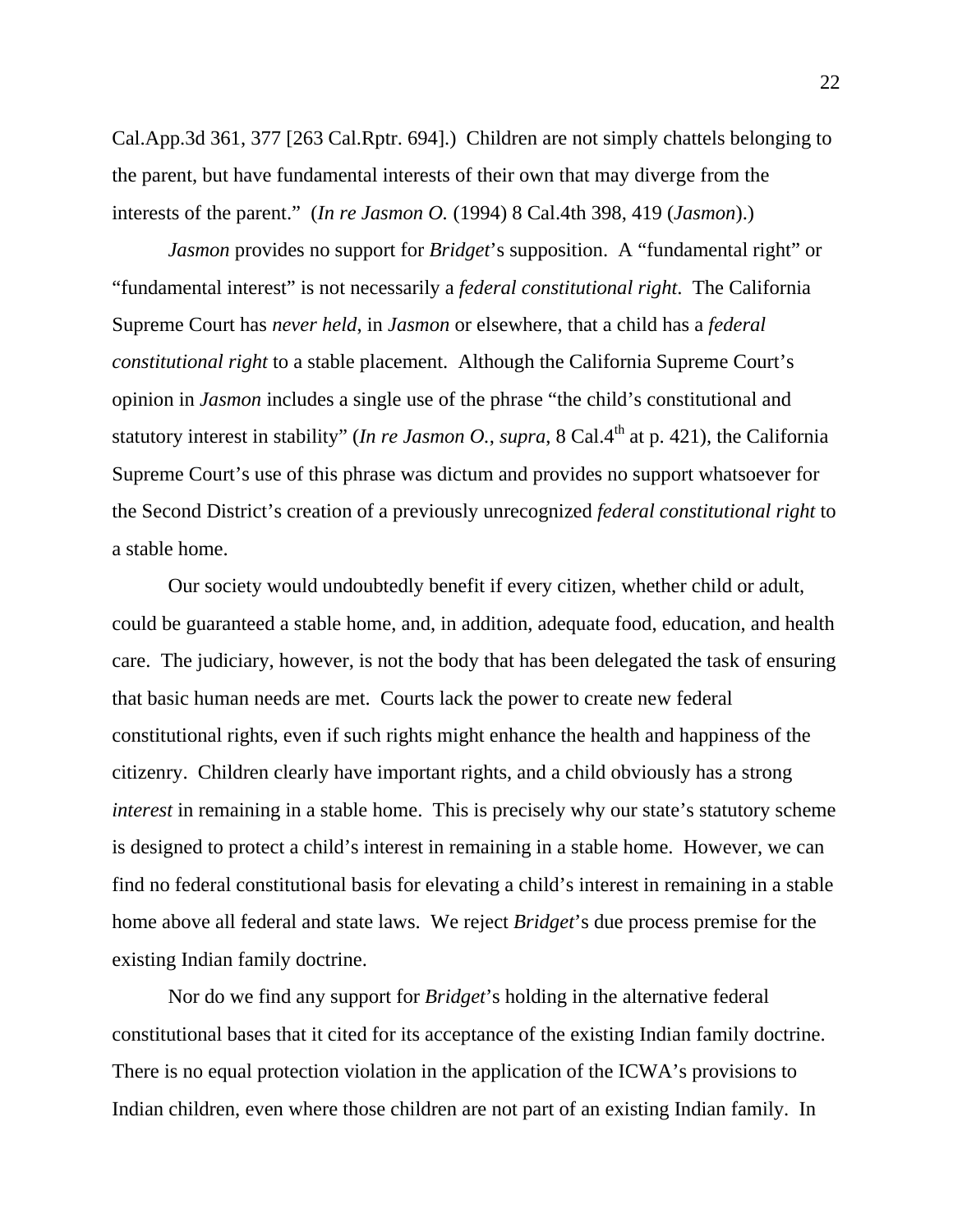*Morton v. Mancari* (1974) 417 U.S. 535 (*Morton*), the United States Supreme Court upheld, against an equal protection challenge, a federal law favoring Indians in employment at the BIA. "The preference, as applied, is granted to Indians not as a discrete racial group, but, rather, as members of quasi-sovereign tribal entities whose lives and activities are governed by the BIA in a unique fashion." (*Morton*, at p. 554.) The court discounted the idea that this was a "racial" preference. "The preference is not directed towards a 'racial' group consisting of 'Indians'; instead, it applies only to members of 'federally recognized' tribes. This operates to exclude many individuals who are racially to be classified as 'Indians.' In this sense, the preference is political rather than racial in nature." (*Morton*, at p. 554, fn. 24.) "As long as the special treatment can be tied rationally to the fulfillment of Congress' unique obligation toward the Indians, such legislative judgments will not be disturbed. Here, where the preference is reasonable and rationally designed to further Indian self-government, we cannot say that Congress' classification violates due process." (*Morton*, at p. 555.)

 As in *Morton*, the ICWA does not apply to "individuals who are racially to be classified as 'Indians'" but limits its scope to those children who are members of, or eligible for membership in, a federally recognized tribe. The ICWA recognizes the political affiliation that follows from tribal membership in a federally recognized tribe, rather than a racial or ancestral Indian origin, and therefore does not discriminate on a racial basis. Because the ICWA does not classify children based on race, its provisions are not subject to strict scrutiny, and they need not be narrowly tailored. Even *Bridget* conceded that the ICWA is designed to serve a significant governmental interest, and Congress's codified statement of its intent coupled with the United States Supreme Court's citation of that intent with approval in *Holyfield* demands a finding that there is a rational basis for the ICWA's provisions.

 We cannot credit *Bridget*'s claim that the ICWA violates the Tenth Amendment, particularly in the wake of former Welfare and Institutions Code section 360.6 (now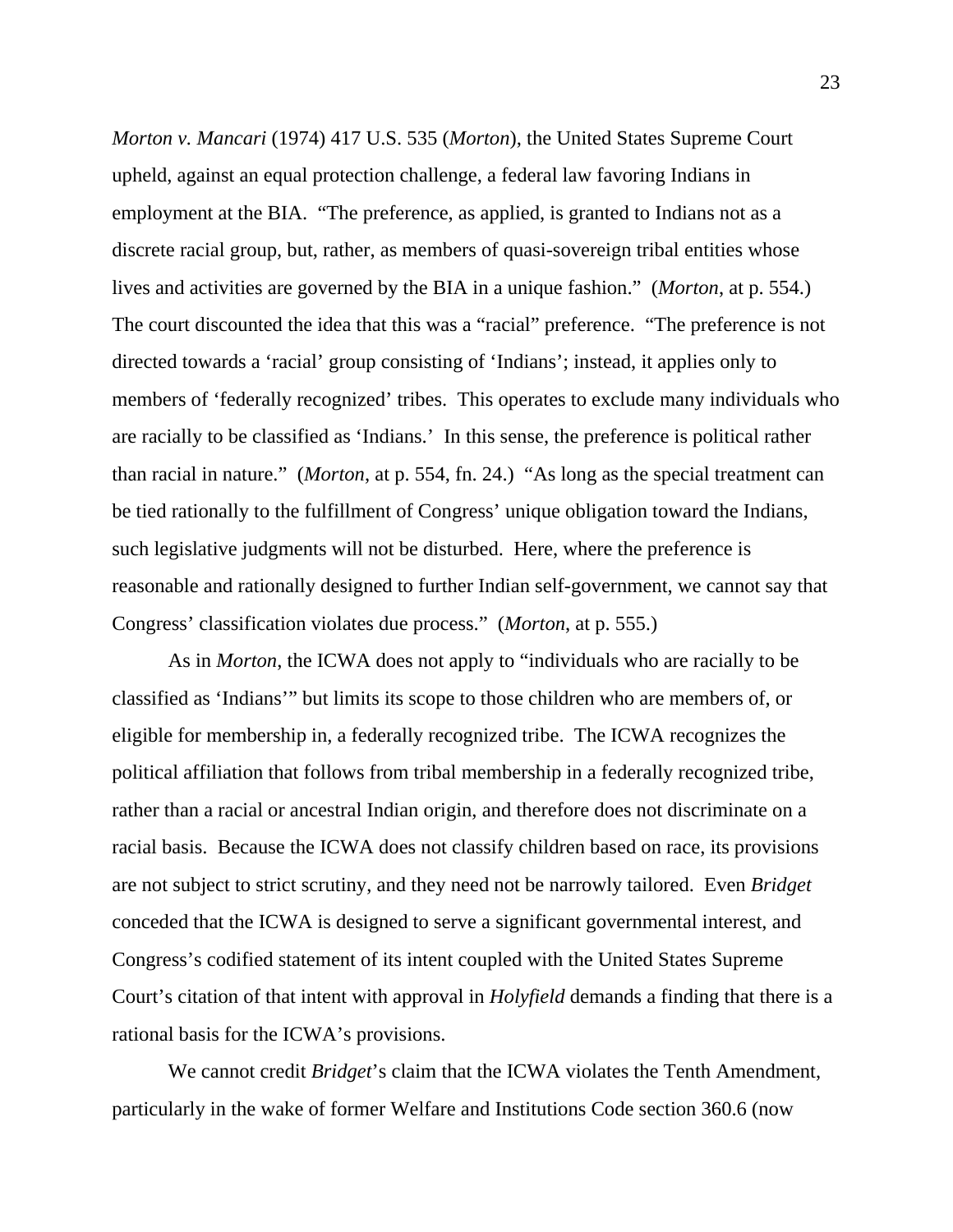Welfare and Institutions Code section 224). "The powers not delegated to the United States by the Constitution, nor prohibited by it to the States, are reserved to the States respectively, or to the people." (U.S. Const., 10th Amend.) Article I, section 8 of the United States Constitution grants Congress the power "[t]o regulate Commerce with foreign Nations, and among the several States, and with the Indian Tribes." Even if Congress's power to "regulate Commerce . . . with the Indian Tribes" did not include the power to enact the ICWA, the only result would be that the power to adopt the ICWA was reserved to the states. By enacting former Welfare and Institutions Code section 360.6, California utilized that reserved power. The Tenth Amendment presents no obstacle to the application of the ICWA through former Welfare and Institutions Code section 360.6 and current Welfare and Institutions Code section 224.

 The theme that runs through many of the cases that accept the existing Indian family doctrine and refuse to apply the ICWA is the concern that the Indian child may be removed from a placement in which he or she has been thriving for a lengthy period of time. While we share that concern, we do not believe that the remedy these cases apply is lawful or even necessary. The application of the ICWA does not necessarily mean that a child will be removed from his or her placement. What it does mean is that the child's tribe will, at the very least, be given the opportunity to have input into the juvenile court's decision. We decline to presuppose that the tribe will lack sensitivity to the child's interests.

We do not share the juvenile court's skepticism of the tribe's motivations nor can we countenance the court's statements blaming the tribe for the situation that it found itself facing. If responsibility for this situation is to be laid at anyone's door, it must be at the door of the Agency. The Agency placed Vincent in a foster/adoptive home within a month of his detention even though the Agency had been immediately informed by mother of her Indian heritage. It was the Agency that sent inadequate ICWA notices, which necessitated the many delays caused by the first appeal. And it was the Agency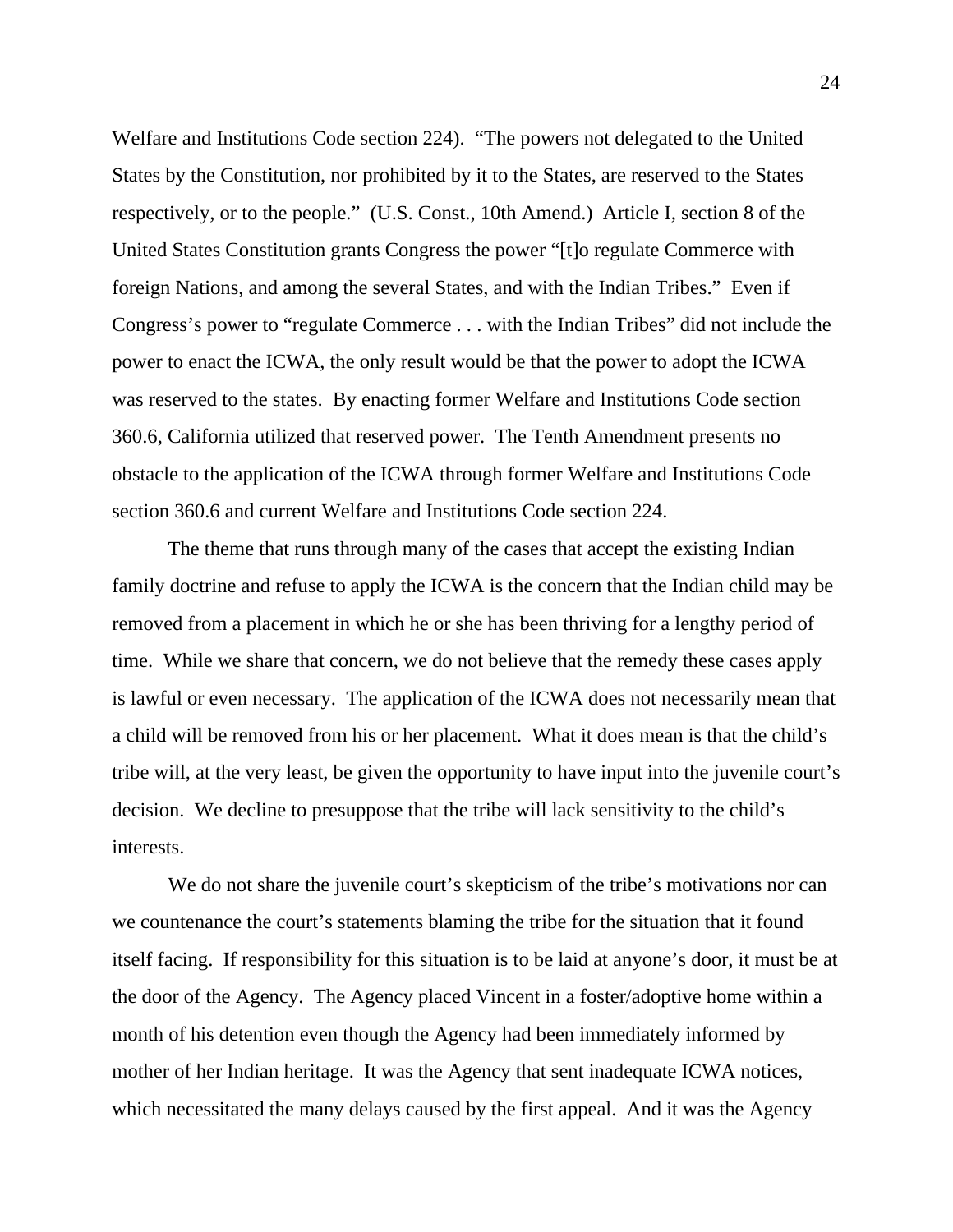that opposed the application of the ICWA more than a year ago after it had been indisputably established that Vincent was an Indian child.

 "Had the mandate of the ICWA been followed [long ago], of course, much potential anguish might have been avoided, and in any case the law cannot be applied so as automatically to 'reward those who obtain custody, whether lawfully or otherwise, and maintain it during any ensuing (and protracted) litigation.' [Citation.] It is not ours to say whether the trauma that might result from removing [Vincent] from [his prospective] adoptive family should outweigh the interest of the Tribe—and perhaps the children themselves—in having them raised as part of the [Chippewa] community." (*Mississippi Band of Choctaw Indians v Holyfield*, *supra*, 490 U.S. at pp. 53-54.)

 As the application of the ICWA does not conflict with the United States Constitution and is consistent with our state's statutes, the juvenile court erred in refusing to apply the ICWA's substantive provisions. Our holding that the ICWA applies here obviates the need to address the other contentions made by mother and father. We reiterate that the application of the ICWA's substantive provisions will not necessarily result in Vincent's removal from his current placement. That decision depends on what results from the tribe's intervention or assumption of jurisdiction. We must trust that the tribe will act in Vincent's best interests, as the ICWA surely envisions it will.

### **III. Disposition**

 The juvenile court's order terminating parental rights is reversed. On remand, the juvenile court shall apply the substantive provisions of the ICWA.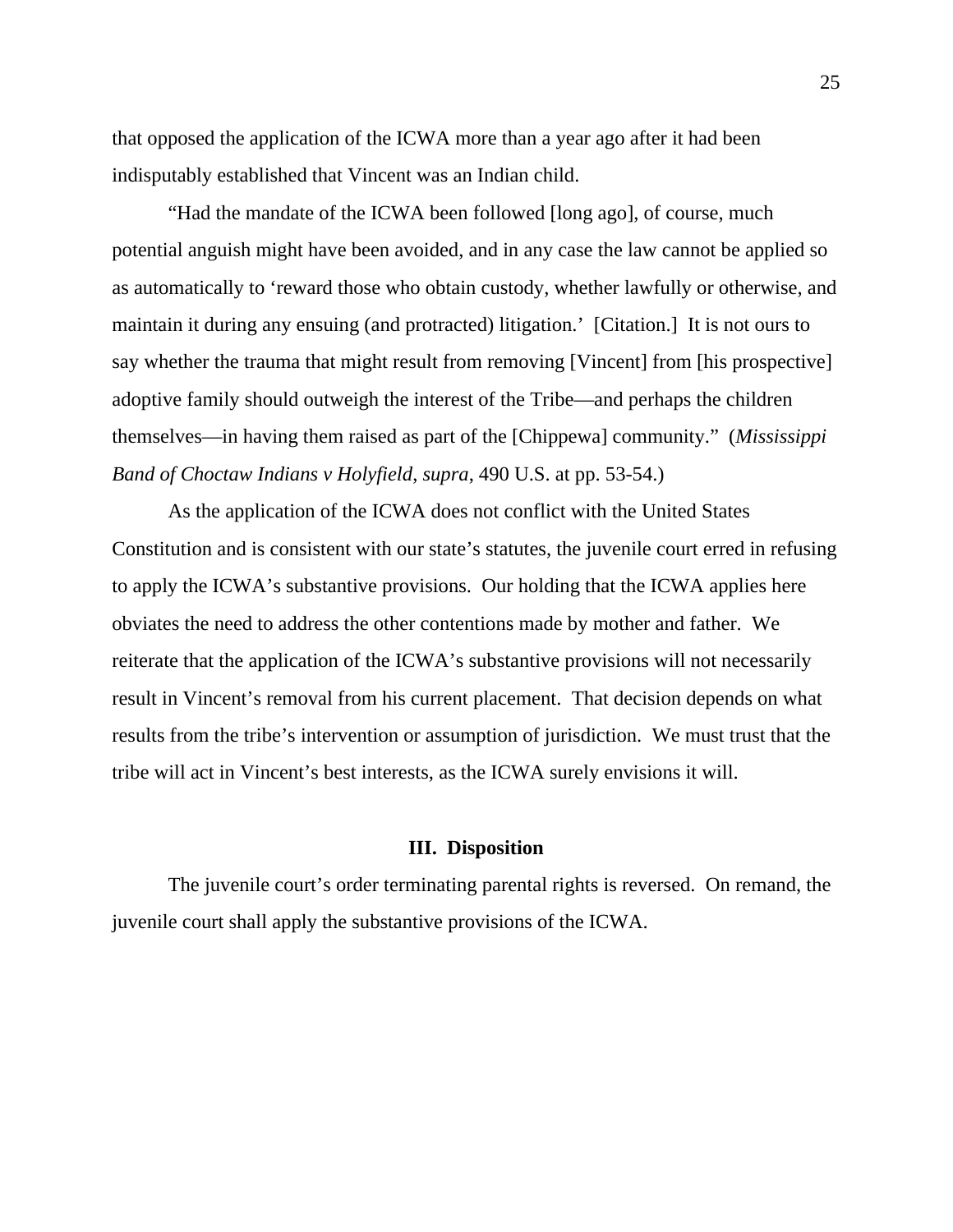Mihara, J.

 $\overline{\phantom{a}}$  , and the contract of the contract of the contract of the contract of the contract of the contract of the contract of the contract of the contract of the contract of the contract of the contract of the contrac

I CONCUR:

Duffy, J.

\_\_\_\_\_\_\_\_\_\_\_\_\_\_\_\_\_\_\_\_\_\_\_\_\_\_\_\_\_

*In re Vincent M.*  H030258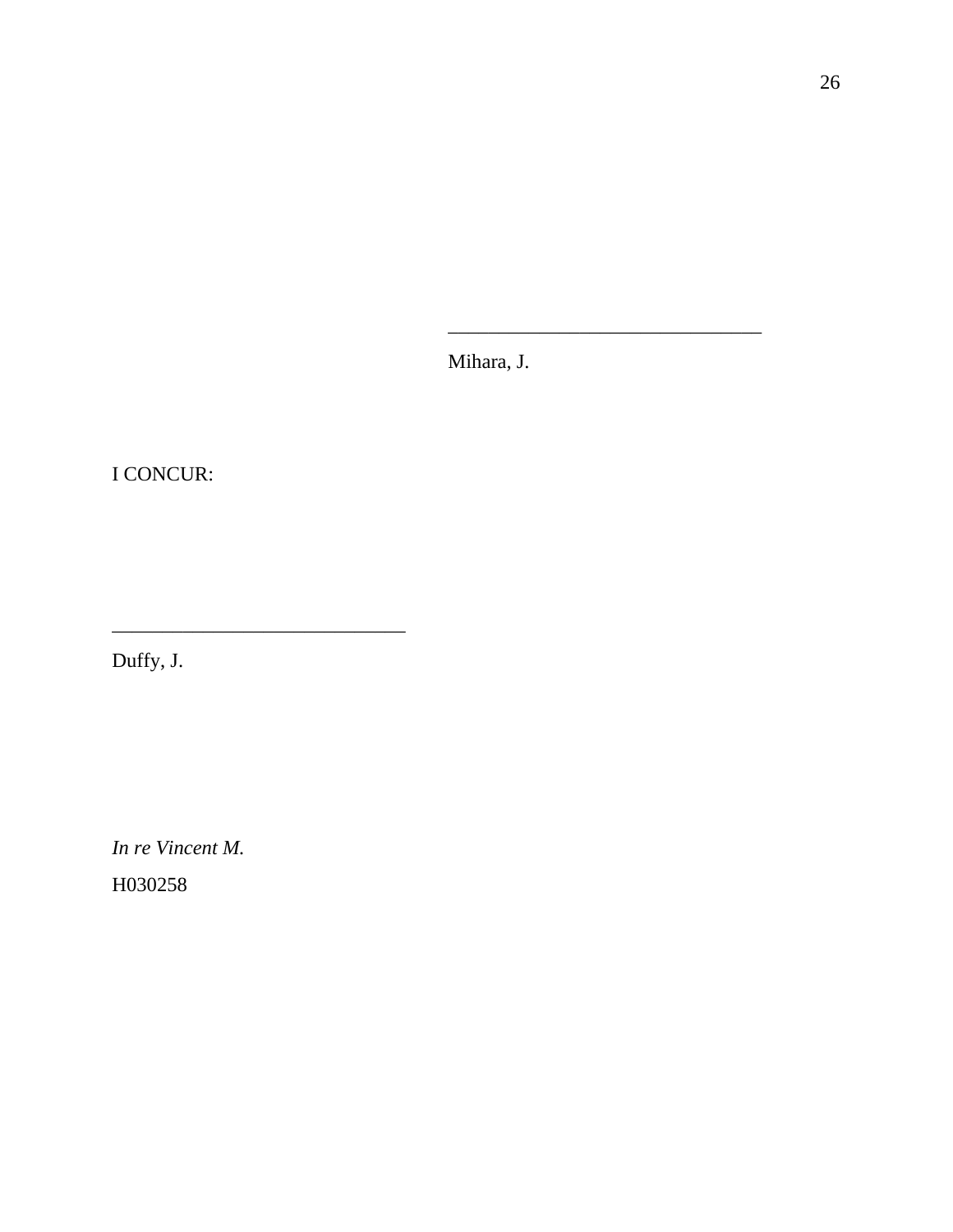### **BAMATTRE-MANOUKIAN, J., CONCURRING**

 In 1997, I authored *Crystal R. v. Superior Court* (1997) 59 Cal.App.4th 703 (*Crystal R.*)*,* in which this court joined several other California courts, as well as courts of other states, in applying the existing Indian family doctrine. In *Crystal R.*, the mother, who was not of Indian heritage, had been unable to overcome problems with drug addiction, and reunification services had been terminated as to her. The father had been incarcerated for most of seven-year-old Crystal's life and he barely knew her. He was one-half Haida Indian, but had never had any significant ties with his tribe or with any Indian community. Crystal had been living with her maternal aunt and uncle, who had become her de facto parents and wished to adopt her. The aunt and uncle had provided the only constant and continuing source of stability in Crystal's life and she had become part of their family. In these circumstances, we found that applying the provisions of the Indian Child Welfare Act (ICWA), including its placement preferences and more stringent evidentiary requirements, would not further the Act's purpose to protect and preserve the Indian family.

In our analysis in *Crystal R.* we endeavored to balance the various interests and policy considerations, including "Crystal's interest in achieving permanency in her family life, the interests of the biological parents in maintaining the family relationship and the tribe's interest in preserving Indian culture." (*Crystal R., supra,* 59 Cal.App.4th at p. 718.) We began with "the conviction that the child's best interests must be the paramount concern in custody proceedings." (*Ibid.*) As our California Supreme Court observed in *In re Jasmon O.* (1994) 8 Cal.4th 398, children "have fundamental rights including the fundamental right to be protected from neglect and to 'have a placement that is stable [and] permanent.' [Citations.] Children are not simply chattels belonging to the parent, but have fundamental interests of their own that may diverge from the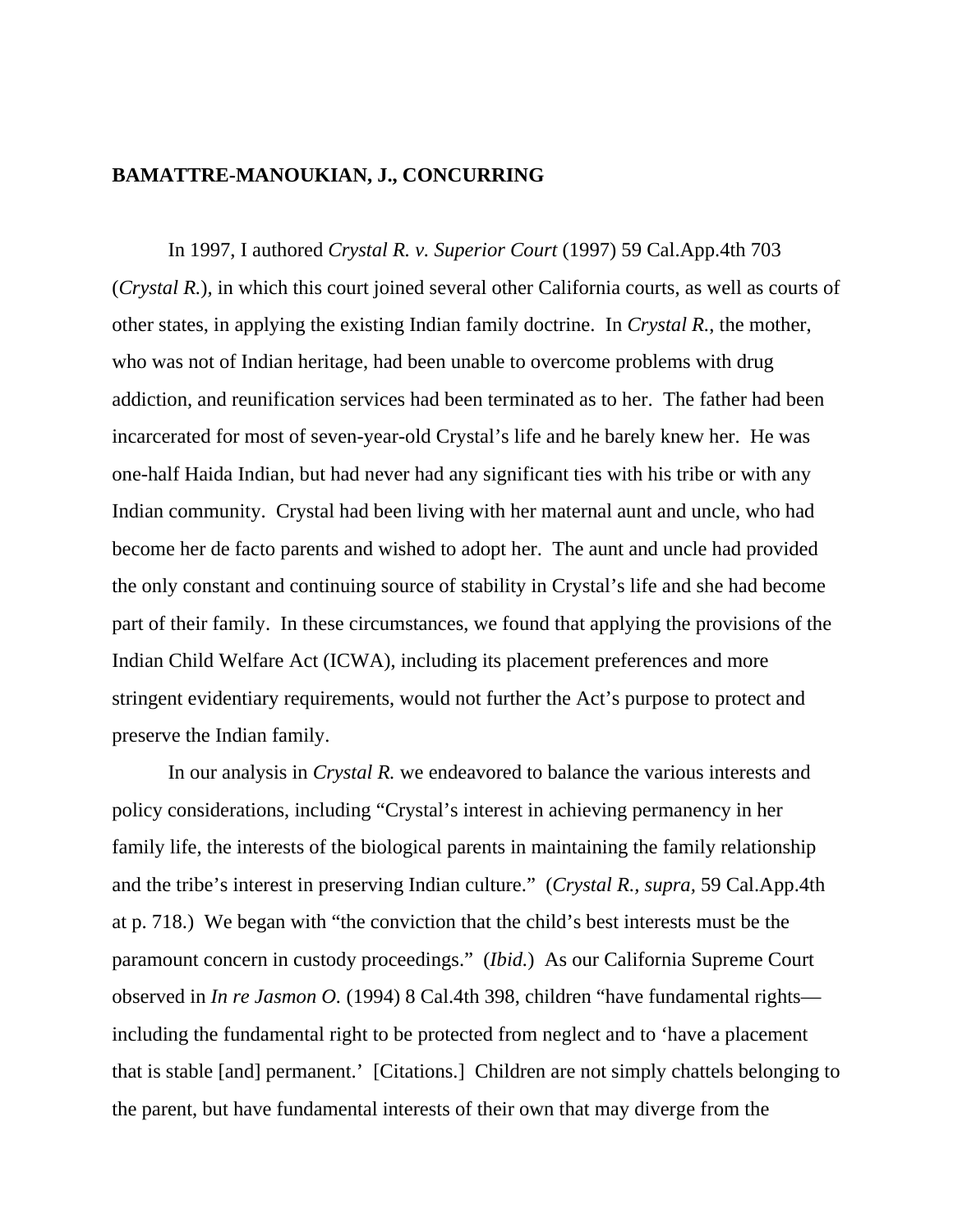interests of the parent." (*Id.* at p. 419.) In a dependency proceeding, the interests of the parent and the child begin to diverge at the stage when the parents have been provided services but have failed to correct the problems that precipitated the agency's intervention. At that point, as occurred in *Crystal R.,* the focus must shift from reuniting the biological family to promoting the child's interest in an appropriate permanent placement. Crystal had found a home with her aunt and uncle where she had been living for most of four years and where, by all accounts, she was thriving. Her interests in becoming a permanent part of this family, we found, were strong and took precedence over the rights of the biological parents, who had failed to demonstrate their fitness as caretakers.

In regard to the tribe's interest at this juncture, we observed: "Where the state court proceeding has reached the point at which reunification has failed and the child's interests in permanent placement outweigh the interests of the parents, we believe it is appropriate for the court to examine the strength of the tribe's interests in protecting Indian cultural ties. If the evidence shows that such ties have become so attenuated as to be virtually nonexistent, it makes little sense to bring the requirements of the ICWA to bear on the proceedings. Not only does the application of the ICWA in such circumstances work against the best interests of the child, who is poised to move forward with his or her life as part of a stable family unit, it does nothing to further the purpose of preserving 'the unique values of Indian culture.' " (*Crystal R., supra,* 59 Cal.App.4th at p. 720.) In *Crystal R.,* the parent seeking to invoke the protections of the Indian Child Welfare Act had no significant relationship either with the tribe or with the child. The father had never lived in Alaska, where his tribe was located, and had indicated he had no intention of moving there. He was not an enrolled member of the tribe when Crystal was born, but had enrolled only after the dependency proceeding had commenced and he had received notice from the agency. Crystal had never been part of an Indian family.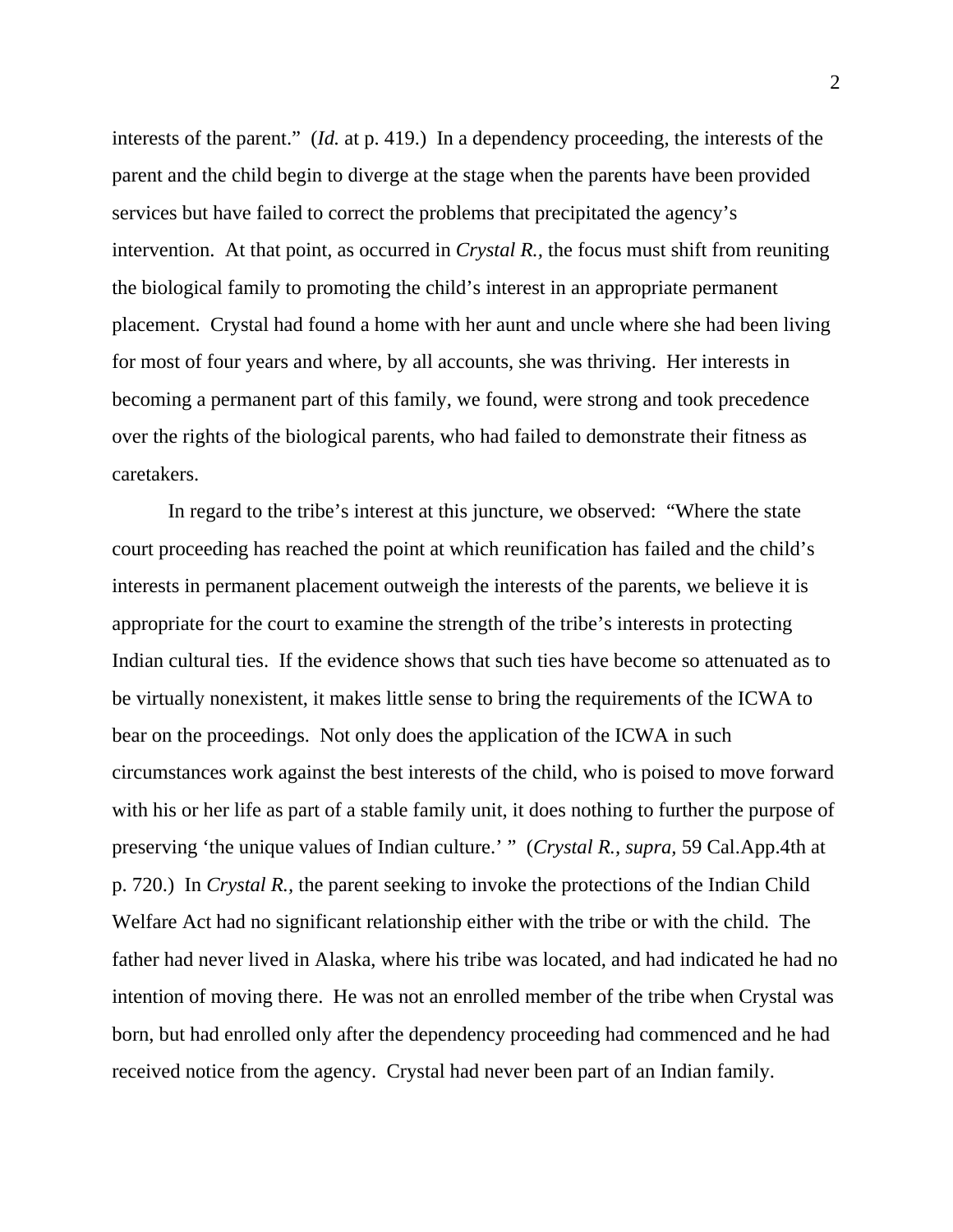We next examined the Legislative history of the ICWA and found that it reflected a concern by Congress that state agencies with little understanding of Indian culture and home life were acting to remove Indian children from their families and tribes. In enacting the ICWA, Congress sought to protect these families and "to preserve the cultural values underlying Indian home life. Preservation of the Indian family was thus 'an integral purpose of the ICWA from its inception.' [Citation.] Consistent with this purpose, the language of the Act repeatedly refers to the preservation of the Indian family, the breakup of the Indian family, and the removal of Indian children from their Indian parents or custodians." (*Crystal R., supra,* 59 Cal.App.4th at p. 722.) We agreed with courts that had found that the ICWA was not intended to apply where the preservation of an Indian family or environment was not at stake. (*Ibid.*) We found that applying the existing Indian family doctrine in the circumstances of Crystal's case did not undermine the purposes of the Act. Rather, "requiring an existing Indian family as a condition of applying the Act promotes the specific goals Congress sought to achieve. It ensures that a child's ties with his or her Indian parents and with the tribe are protected and preserved *where such ties exist.* [Citation.] In the absence of such ties, the doctrine ensures that the invocation of the Act's protections will not be abused and that state law will operate to protect the best interests of the child." (*Ibid.*)

In the case before us now, the trial court relied on *Crystal R.* and the balancing test set forth in our analysis in determining that the existing Indian family doctrine precluded the application of the requirements of the ICWA in Vincent's dependency proceeding. I believe this was error, for two reasons.

First, in *Crystal R.,* we endorsed a limited application of the doctrine in cases where neither the parents nor the child have significant demonstrable ties with tribal culture. In Vincent's case, as the majority opinion has summarized, the family has significant ties with Indian culture. The mother had lived on an Indian reservation both before, during and after Vincent's birth; at the time of his birth, she was living with her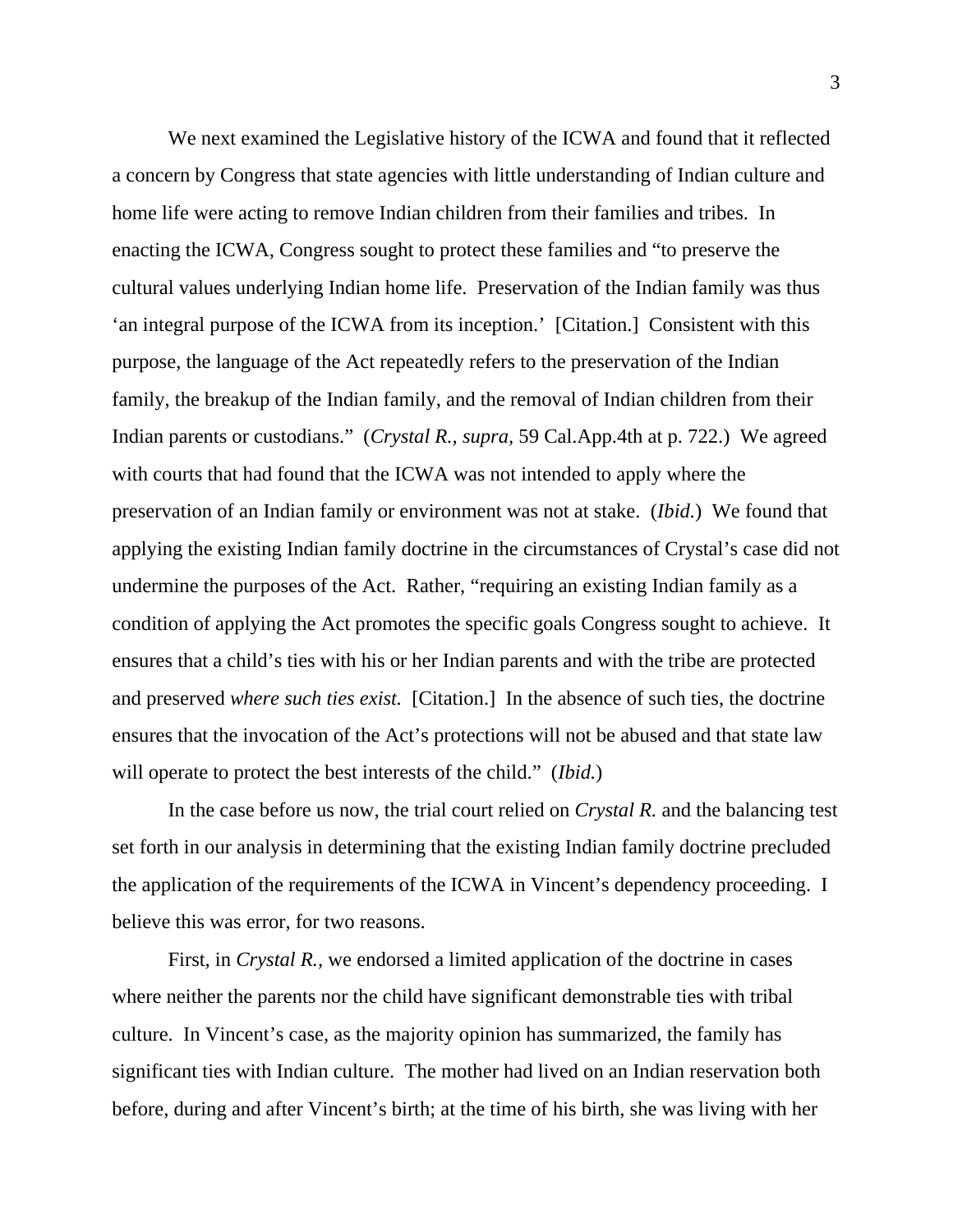Indian cousins on a reservation; she was an enrolled member of a tribe; she had participated in various tribal ceremonies; Vincent had been given both an Indian birth name and an Indian "character name"; Vincent had participated in a special Indian ceremony when he was a baby and had been taught the language by an elder of the tribe; both mother and father were living on the reservation at the time of the hearing; the tribe took an active involvement in the proceedings; and various Indian family members who lived on the reservation offered placement opportunities. These circumstances distinguish the case before us now from *Crstyal R.,* where neither the parents nor the child had any demonstrable ties to Indian culture.

Second, in 1999, two years after the opinion in *Crystal R.* was filed, the Legislature enacted Welfare and Institutions Code section 360.6. In doing so the Legislature indicated a clear intent to prohibit state courts from using the existing Indian family doctrine in all cases where placement of an Indian child is at issue. It provides that if a child qualifies as an Indian child under the ICWA, that in itself "shall constitute a significant political affiliation with the tribe and shall require the application of the federal Indian Child Welfare Act to the proceedings." (Welf. & Inst. Code, § 360.6, subd.  $(c)$ .)<sup>1</sup> As the majority notes, the legislative history of the bill enacting Welfare and Institutions Code section 360.6 extensively discussed cases such as *Crystal R.*, which had applied the existing Indian family doctrine, and explained that the new law was intended to abrogate the holdings in those cases. While I still believe that the reasons supporting the existing Indian family doctrine serve the best interests of the child in some cases, by

<sup>&</sup>lt;u>1</u>  $<sup>1</sup>$  This section is now contained in Welfare and Institutions Code section 224,</sup> subdivision (c). (Stats. 2006, ch. 838, § 29.) Various provisions of the ICWA have now been codified in California statutes, and the ICWA has been expressly extended to adoption and guardianship proceedings. (See Welf. & Inst. Code, §§ 224.1 through 224.6; Fam. Code, § 170.) The intent of these recent enactments was to "ensure compliance with the federal Indian Child Welfare Act (ICWA)." (Stats. 2006, ch. 838, § 56.)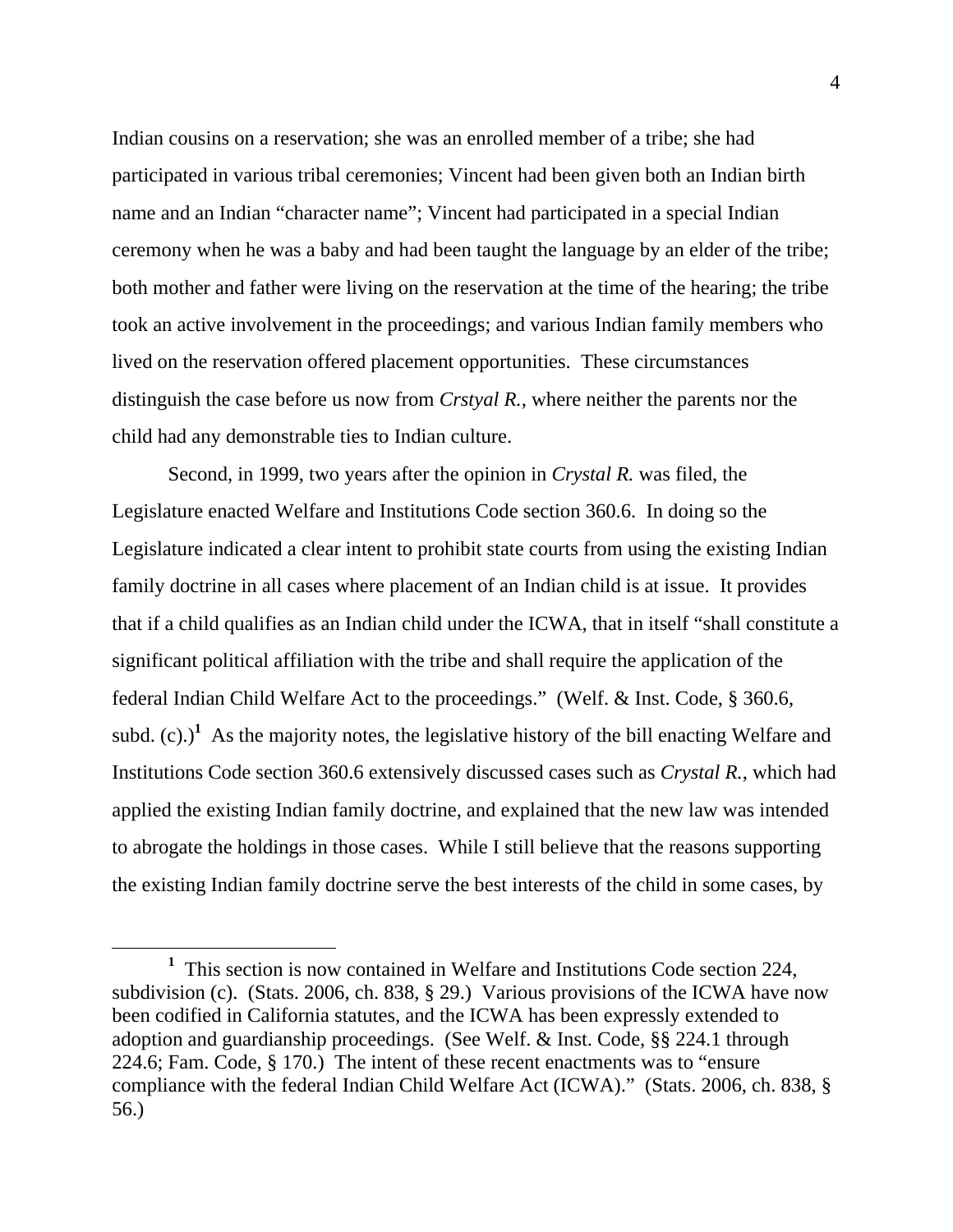encouraging and promoting a " 'placement that is stable [and] permanent' " (*In re Jasmon O., supra,* 8 Cal.4th at p. 419), I am constrained to defer to the clear legislative intent

of Welfare and Institutions Code section 360.6 to eliminate this doctrine and to have courts apply the requirements of the ICWA in all child custody cases where the child is found to be an Indian child. Where statutory language is clear, courts may not "[l]egislate" judicially. (*People v. Redford* (1961) 194 Cal.App.2d 200, 206.)

For these reasons, I would conclude that this case must be returned to the trial court with directions to apply the substantive provisions of the ICWA. I therefore concur in the result reached by the majority. I observe that the law in this area is still unsettled and that the opinion we file today contributes to a split of authority among California courts. (See, e.g., *In re Santos Y.* (2001) 92 Cal.App.4th 1274 and *Adoption of Hannah S.*  (2006) 142 Cal.App.4th 988.) I would therefore respectfully invite the California Supreme Court to review and resolve this issue and to provide guidance to courts and practitioners, as well as to the families themselves, in this most important area of the law.

 $\frac{1}{2}$  , and the contract of the contract of the contract of the contract of the contract of the contract of the contract of the contract of the contract of the contract of the contract of the contract of the contract

# BAMATTRE-MANOUKIAN, ACTING P. J.

*In re Vincent M.*  H030258